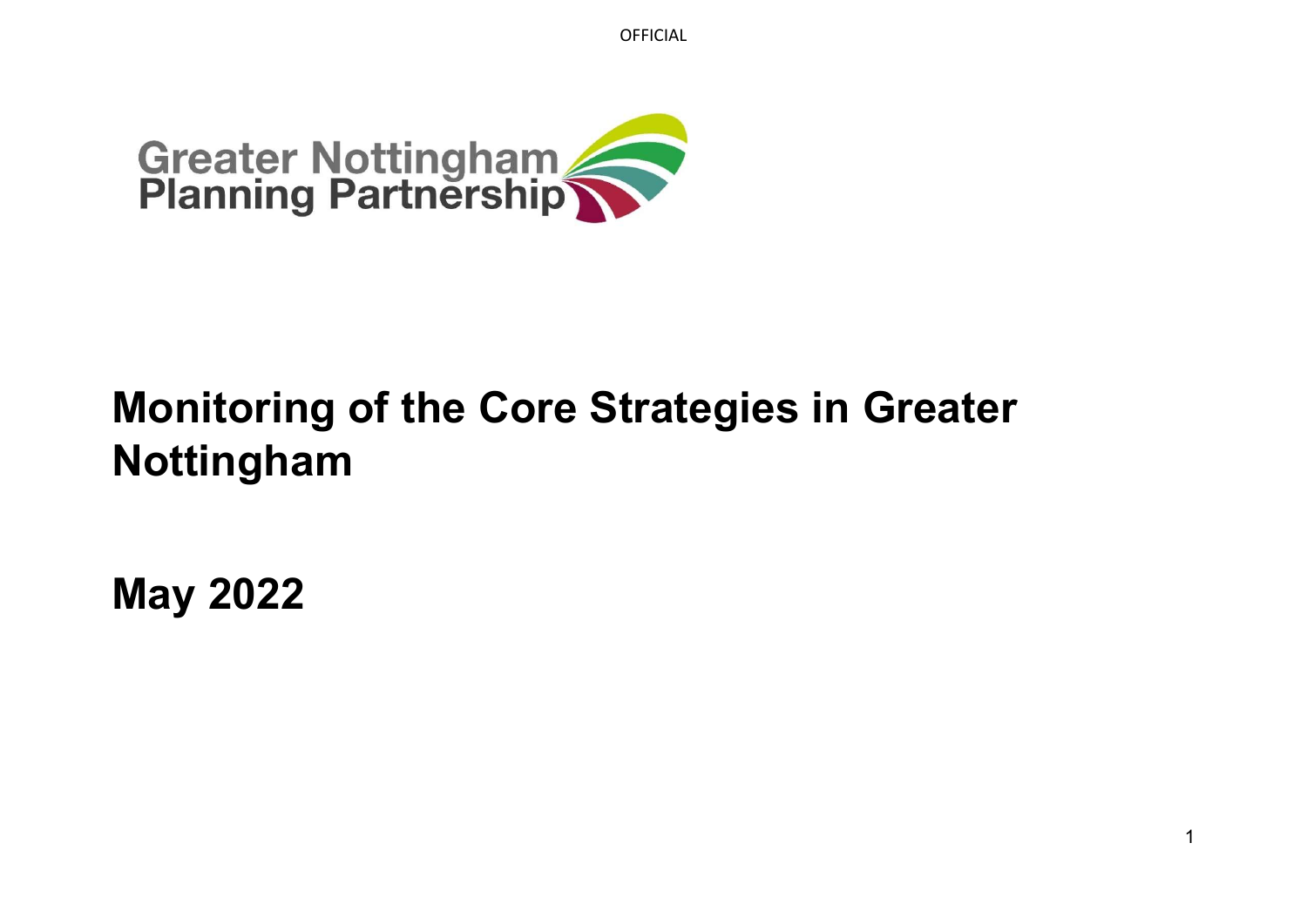#### Introduction

As part of the preparation of the Greater Nottingham Strategic plan it was considered useful to look back at the progress of the Core Strategies in Greater Nottingham. The Aligned Core Strategies of Broxtowe, Gedling and Nottingham (ACS) were adopted in September 2014 with a base date of 2011. The Rushcliffe Core Strategy was adopted in December 2014 with a base date of 2011. They have been subject to annual monitoring through each Council's Annual Monitoring Report therefore data is therefore available to monitor indicators over a 10 year period.

The ACS contained \*6 Key indicators – the grey highlighted ones – These are in section 20 of the ACS para 3.20.1.

In the Indicator column those in **BOLD** are also considered in the Sustainability Appraisal that accompanies the emerging Strategic Plan.

As can be seen from the monitoring document policies and the development of sites have generally been successful, with targets being met for 9 of the 12 policies monitored here. however, three main issues require further consideration in the drafting of the replacement Strategic Plan. These are:

- Actual housing delivery in Gedling and Rushcliffe is behind the housing delivery set out the respective Core Strategies
- The percentage of affordable housing is quite low in Broxtowe and Gedling
- There has been a lot of out of centre retail developed in Nottingham City

| <b>ACS</b><br>Policy /<br><b>RCS</b><br><b>Policy</b> | <b>Target</b>   | <b>Indicator</b><br>(Those in<br><b>BOLD</b> are in<br>the SA) | <b>Data</b>                               | <b>Comment</b>  | <b>Triggers</b><br>for Key<br>Core<br><b>Strategy</b><br><b>Indicators</b> | <b>Action for</b><br><b>Key Core</b><br><b>Strategy</b><br><b>Indicators</b> |
|-------------------------------------------------------|-----------------|----------------------------------------------------------------|-------------------------------------------|-----------------|----------------------------------------------------------------------------|------------------------------------------------------------------------------|
| 1/2                                                   | To reduce per   | <b>Department of</b>                                           | Change 2011 to 2019:-                     | All authorities |                                                                            |                                                                              |
| Climate                                               | capita CO2      | Energy &                                                       | Broxtowe: 5.3 to 4.4 (subset data) 7.1 to | have reduced    |                                                                            |                                                                              |
| Change                                                | emissions and   | <b>Climate</b>                                                 | 6.2.(full data set)                       | their emissions |                                                                            |                                                                              |
|                                                       | increase        | Change's                                                       | Gedling: 4.3 to 3.5 (subset data) 4.5 to  | between 2011    |                                                                            |                                                                              |
|                                                       | renewable power | <b>'Carbon</b>                                                 | 3.6.(full data set)                       | and 2021.       |                                                                            |                                                                              |
|                                                       | generation      | dioxide                                                        |                                           | Currently       |                                                                            |                                                                              |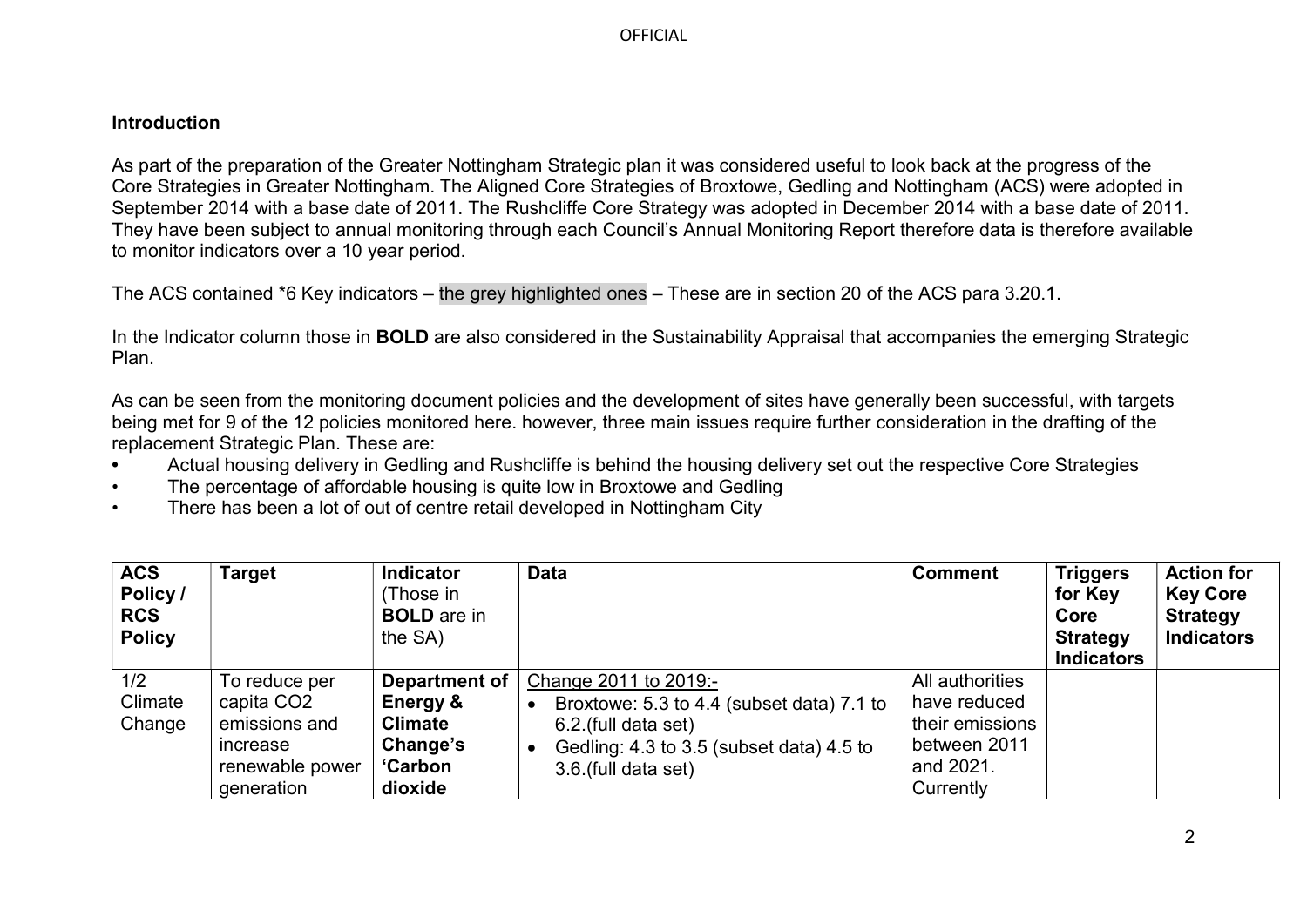| <b>ACS</b><br>Policy /<br><b>RCS</b><br><b>Policy</b> | <b>Target</b>                                                                              | <b>Indicator</b><br>(Those in<br><b>BOLD</b> are in<br>the SA)                                            | <b>Data</b>                                                                                                                                                                                                                                                                                                                                    | <b>Comment</b>                                                                                                                                         | <b>Triggers</b><br>for Key<br>Core<br><b>Strategy</b><br><b>Indicators</b> | <b>Action for</b><br><b>Key Core</b><br><b>Strategy</b><br><b>Indicators</b> |
|-------------------------------------------------------|--------------------------------------------------------------------------------------------|-----------------------------------------------------------------------------------------------------------|------------------------------------------------------------------------------------------------------------------------------------------------------------------------------------------------------------------------------------------------------------------------------------------------------------------------------------------------|--------------------------------------------------------------------------------------------------------------------------------------------------------|----------------------------------------------------------------------------|------------------------------------------------------------------------------|
|                                                       |                                                                                            | emissions<br>within the<br>scope of<br>influence of<br><b>local</b><br>authorities'                       | Nottingham: 5.1 to 3.3 (subset data) 5.1<br>to 3.3.(full data set)<br>Rushcliffe: 6.5 to 5.3 (subset data) 7.2 to<br>$\bullet$<br>6.1.(full data set)<br>The subset data excludes emissions that<br>authorities do not have any direct influence<br>over eg Motorways<br>Source:-<br>https://www.gov.uk/government/collections/u               | Nottingham<br>has the lowest<br>carbon<br>emissions of<br>all of<br>England's<br>largest cities.                                                       |                                                                            |                                                                              |
|                                                       |                                                                                            |                                                                                                           | k-local-authority-and-regional-carbon-<br>dioxide-emissions-national-statistics                                                                                                                                                                                                                                                                |                                                                                                                                                        |                                                                            |                                                                              |
| 1/2<br>Climate<br>Change                              | Zero planning<br>permissions<br>contrary to<br>Environment<br>Agency advice<br>on Flooding | Number of<br>permissions in<br>flood risk areas<br>implemented<br>against<br>Environment<br>Agency advice | 2011 to 2021:-<br>Broxtowe: zero<br>$\bullet$<br>Gedling: zero<br>$\bullet$<br>Nottingham: zero<br>$\bullet$<br><b>Rushcliffe: Zero</b><br>$\bullet$<br>Source:-<br>Council AMRs 2021/22<br>2016/17 to 2020/21 from<br>https://www.gov.uk/government/publications<br>/environment-agency-objections-to-<br>planning-on-the-basis-of-flood-risk | All authorities<br>have had zero<br>planning<br>permissions<br>contrary to<br>Environment<br>Agency advice<br>on flooding<br>between 2011<br>and 2021. |                                                                            |                                                                              |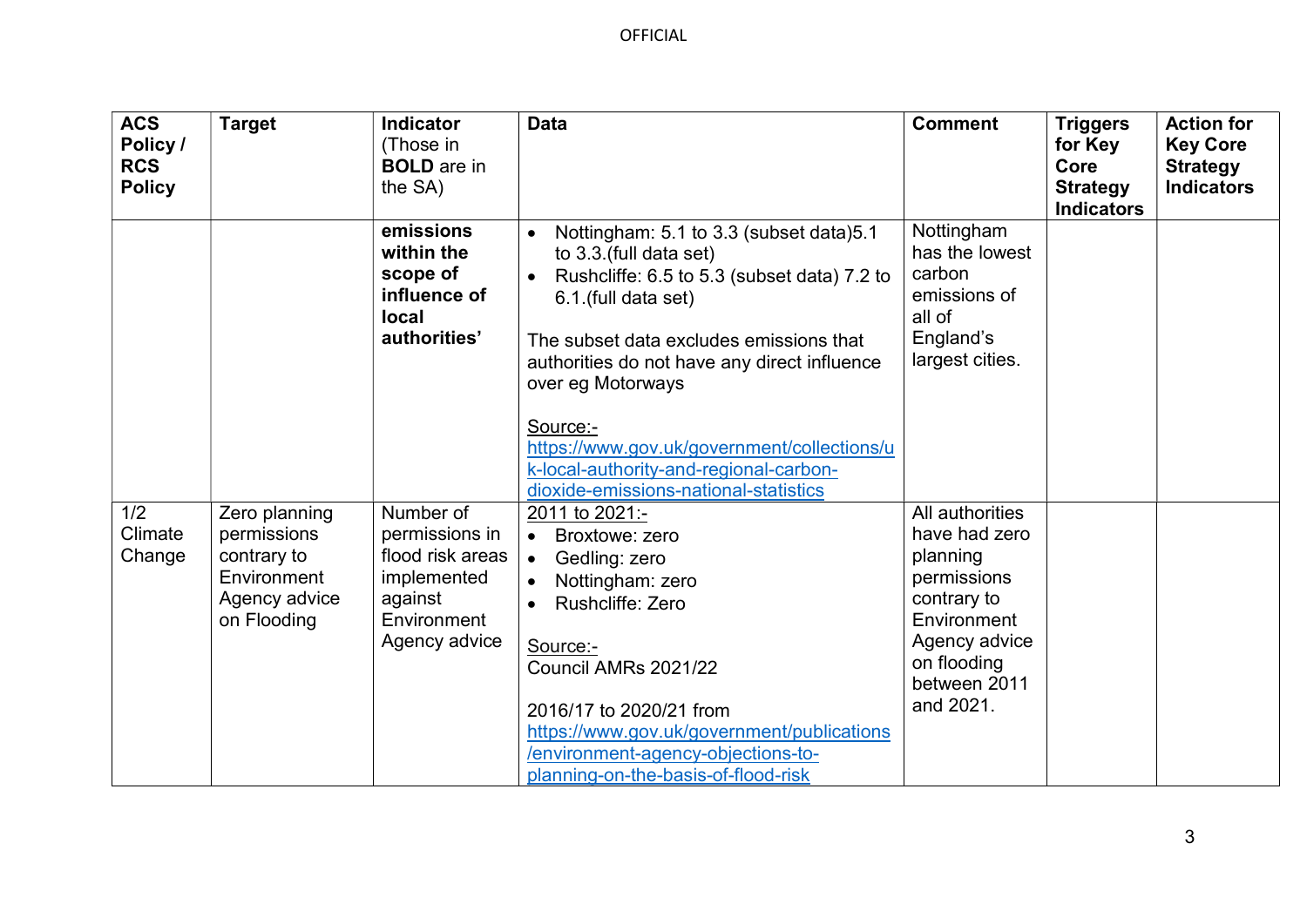| <b>ACS</b><br>Policy /<br><b>RCS</b><br><b>Policy</b> | <b>Target</b>                                                                                                                                                         | Indicator<br>(Those in<br><b>BOLD</b> are in<br>the SA) | <b>Data</b>                                                                                                                                                                                                                                                                                                                                                                                                                                                                                                                                                                                                                                                                                                                                                                                                                                                                                               | <b>Comment</b>                                                                                                                                                                                                                                                                                                                                                                                                     | <b>Triggers</b><br>for Key<br>Core<br><b>Strategy</b><br><b>Indicators</b>                                                                                                                | <b>Action for</b><br><b>Key Core</b><br><b>Strategy</b><br><b>Indicators</b>                                                                                                                                                                                                                                                          |
|-------------------------------------------------------|-----------------------------------------------------------------------------------------------------------------------------------------------------------------------|---------------------------------------------------------|-----------------------------------------------------------------------------------------------------------------------------------------------------------------------------------------------------------------------------------------------------------------------------------------------------------------------------------------------------------------------------------------------------------------------------------------------------------------------------------------------------------------------------------------------------------------------------------------------------------------------------------------------------------------------------------------------------------------------------------------------------------------------------------------------------------------------------------------------------------------------------------------------------------|--------------------------------------------------------------------------------------------------------------------------------------------------------------------------------------------------------------------------------------------------------------------------------------------------------------------------------------------------------------------------------------------------------------------|-------------------------------------------------------------------------------------------------------------------------------------------------------------------------------------------|---------------------------------------------------------------------------------------------------------------------------------------------------------------------------------------------------------------------------------------------------------------------------------------------------------------------------------------|
| $2^{*/2}$<br><b>Spatial</b><br>Strategy               | Delivery of<br>housing numbers<br>30,550 new<br>homes by 2028<br>made up of:-<br>Broxtowe 6,150,<br>Gedling 7,250,<br>Nottingham City<br>17,150.<br>Rushcliffe 13,150 | <b>Net increase</b><br>in dwellings                     | 2011 to 2021:-<br>Broxtowe: 1,946 completions compared<br>$\bullet$<br>to 3,290 projections in the ACS housing<br>trajectory.<br>Gedling: 2,699 completions compared to<br>4,140 projections in the ACS housing<br>trajectory.<br>Nottingham: 10,689 completions is<br>above the 8,920 projections of the ACS<br>housing trajectory and above the<br><b>Governments Standard Methodology</b><br>requirement of 8,972 homes.<br>Rushcliffe: 4,586 completions compared<br>$\bullet$<br>to 6,750 projections in the RCS housing<br>trajectory. Overall delivery above what is<br>required through the stepped trajectory<br>and the standard method, which we now<br>monitor against.<br>Total: 19,920 completions compared to<br>$\bullet$<br>23,100 projections.<br>2016 to 2021:-<br>Broxtowe: 1,410 completions compared<br>to 2,010 projections in the ACS housing<br>trajectory i.e. 29.9% shortfall. | For the rolling<br>5 year i.e.<br>2016 to 2021,<br>there is total of<br>12,864<br>completions<br>compared to<br>14,500<br>anticipated in<br>the ACS and<br>RCS i.e.<br>11.3% shortfall<br>in Greater<br>Nottingham.<br>For ACS<br>authorities,<br>9,839<br>completions<br>compared to<br>9,660 in the<br>ACS i.e. no<br>shortfall. For<br><b>Rushcliffe</b><br>4,586<br>completions<br>compared to<br>6,750 in the | A shortfall<br>of 30% of<br>cumulative<br>completion<br>s on a<br>rolling 5<br>year period<br>as set out<br>in the<br>housing<br>trajectories<br>(starting<br>2015 on<br>the<br>adoption) | Consideratio<br>n of state of<br>housing<br>market and<br>likelihood of<br>housing<br>shortfall<br>being made<br>good<br>• Discuss<br>with<br>landowners<br>and<br>developers<br>ways to<br>overcome<br>key<br>constraints<br>• Thorough<br>review of<br><b>SHLAA sites</b><br>• Review<br>allocations<br>within part 2<br>Local Plan |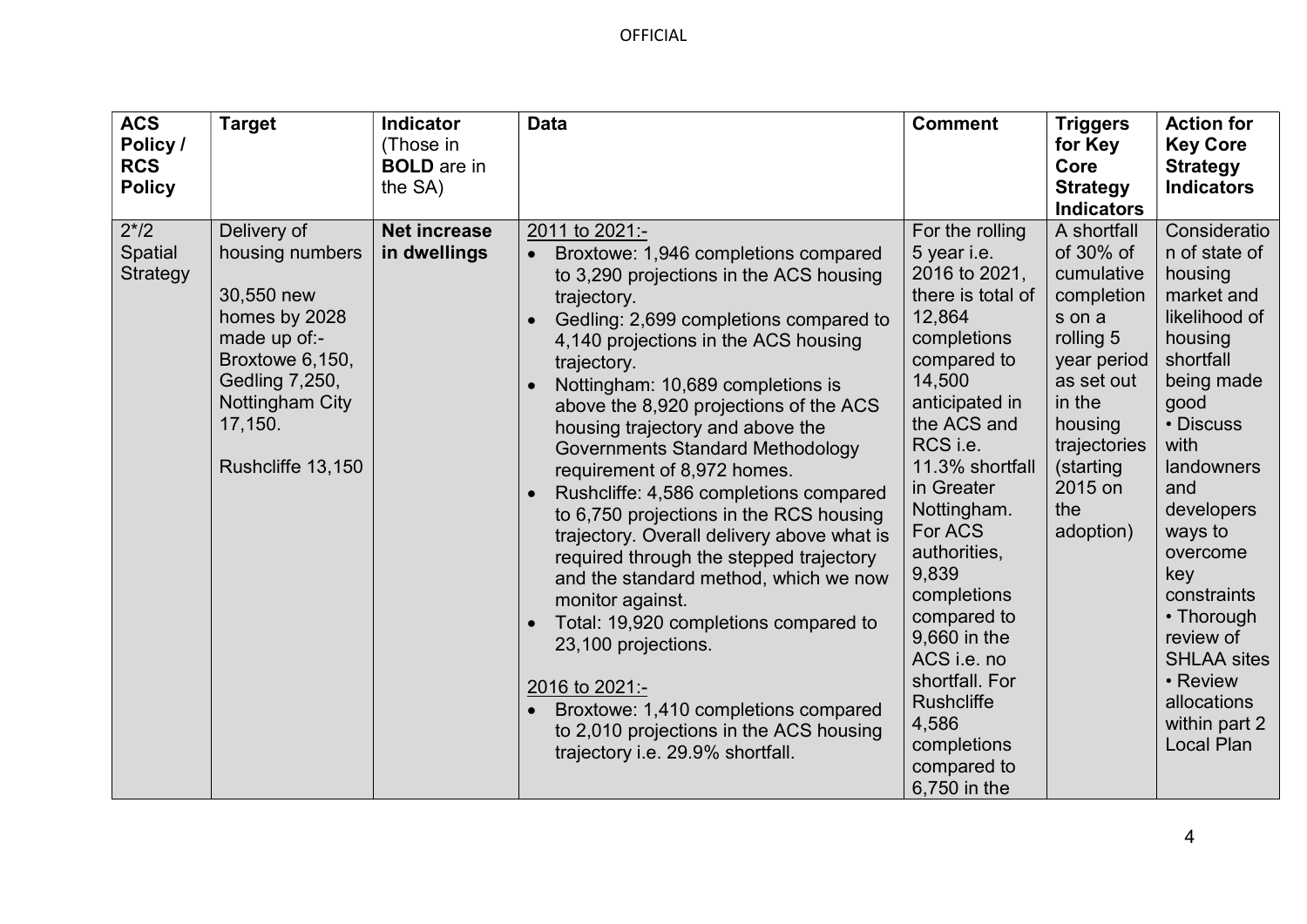| <b>ACS</b><br>Policy /<br><b>RCS</b><br><b>Policy</b> | <b>Target</b>                                                                                                     | <b>Indicator</b><br>(Those in<br><b>BOLD</b> are in<br>the SA) | <b>Data</b>                                                                                                                                                                                                                                                                                                                                                                                                                                                                                                                                                                                 | <b>Comment</b>                                                                                            | <b>Triggers</b><br>for Key<br>Core<br><b>Strategy</b><br><b>Indicators</b>                                            | <b>Action for</b><br><b>Key Core</b><br><b>Strategy</b><br><b>Indicators</b>                                                                       |
|-------------------------------------------------------|-------------------------------------------------------------------------------------------------------------------|----------------------------------------------------------------|---------------------------------------------------------------------------------------------------------------------------------------------------------------------------------------------------------------------------------------------------------------------------------------------------------------------------------------------------------------------------------------------------------------------------------------------------------------------------------------------------------------------------------------------------------------------------------------------|-----------------------------------------------------------------------------------------------------------|-----------------------------------------------------------------------------------------------------------------------|----------------------------------------------------------------------------------------------------------------------------------------------------|
|                                                       |                                                                                                                   |                                                                | Gedling: 1,391 completions compared<br>with 2,320 projections in the ACS<br>housing trajectory i.e. 40% shortfall.<br>Nottingham: 7,038 completions above<br>the 5,330 projections in the ACS housing<br>trajectory and above the Governments<br>Standard Methodology requirement of<br>5,382 homes.<br>Rushcliffe: 3,025 completions compared<br>with 4,840 projections in the Core<br>Strategy housing trajectory i.e. 37.5%<br>shortfall. However overall delivery above<br>what is required through the stepped<br>trajectory and the standard method,<br>which we now monitor against. | RCS. Gedling<br>and Rushcliffe<br>have a<br>shortfall<br>greater than<br>30% between<br>2016 and<br>2021. |                                                                                                                       |                                                                                                                                                    |
| $2^{*/2}$<br>Spatial<br><b>Strategy</b>               | 5 year (with<br>additional buffer<br>of 5% or 20% as<br>appropriate)<br>supply of<br>deliverable<br>housing sites | The number of<br>years supply of<br>each authority             | At 31 <sup>st</sup> March 2021:-<br>• Broxtowe had 6.2 years supply.<br>Gedling had 6.32 years supply.<br>Nottingham had 7.63 years supply<br>Rushcliffe had 9.2 years supply.<br>Source:-<br>Council five year housing land supply<br>assessments                                                                                                                                                                                                                                                                                                                                          | All authorities<br>have more<br>than 5 years<br>supply                                                    | The<br>inability to<br>demonstrat<br>e 5 year<br>plus 5% or<br>20%<br>(buffer)<br>housing<br>land<br>supply<br>(which | <b>Discuss with</b><br>landowners<br>and<br>developers<br>delivery<br>obstacles to<br>bringing<br>forward sites<br>earlier<br>• Review<br>previous |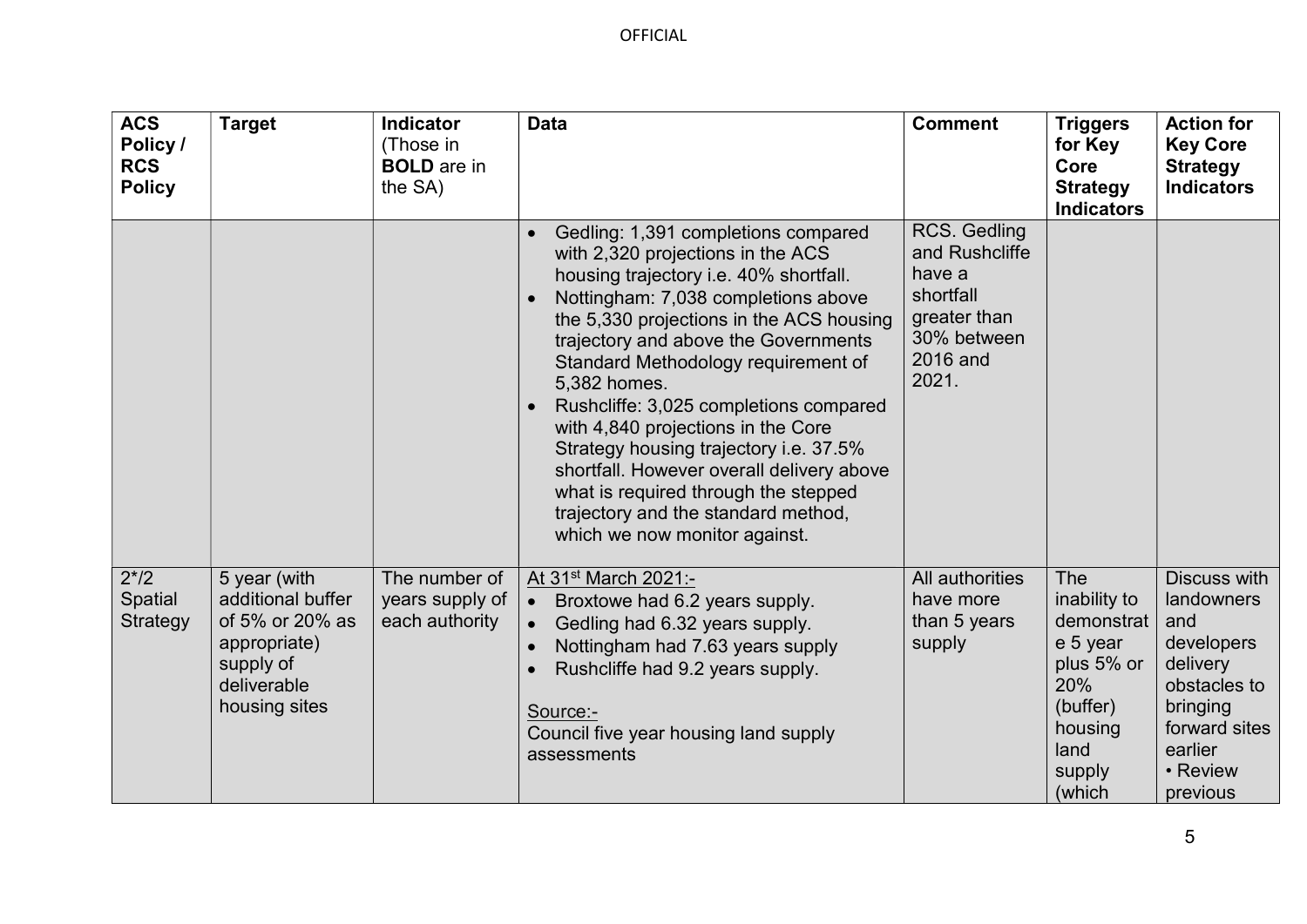| <b>ACS</b><br>Policy /<br><b>RCS</b><br><b>Policy</b>                                                                    | <b>Target</b>                                                                                                                                                                                                                                                                    | <b>Indicator</b><br>(Those in<br><b>BOLD</b> are in<br>the SA)                                                                           | <b>Data</b>                                                                                                                                                                                                                                                                               | <b>Comment</b>                                                                  | <b>Triggers</b><br>for Key<br>Core<br><b>Strategy</b><br><b>Indicators</b> | <b>Action for</b><br><b>Key Core</b><br><b>Strategy</b><br><b>Indicators</b>                                                |
|--------------------------------------------------------------------------------------------------------------------------|----------------------------------------------------------------------------------------------------------------------------------------------------------------------------------------------------------------------------------------------------------------------------------|------------------------------------------------------------------------------------------------------------------------------------------|-------------------------------------------------------------------------------------------------------------------------------------------------------------------------------------------------------------------------------------------------------------------------------------------|---------------------------------------------------------------------------------|----------------------------------------------------------------------------|-----------------------------------------------------------------------------------------------------------------------------|
|                                                                                                                          |                                                                                                                                                                                                                                                                                  |                                                                                                                                          |                                                                                                                                                                                                                                                                                           |                                                                                 | ever is<br>appropriat<br>e)                                                | permissions<br>to<br>examine<br>viability<br><b>issues</b><br>• Work with<br>partners to<br>facilitate and<br>de-risk sites |
| 2 Spatial<br>Strategy,<br>15<br>Transport<br>Infrastruc<br>ture<br><b>Priorities</b><br>and 18<br>Infrastruc<br>ture*/NA | <b>Gedling Access</b><br>Road (GAR)<br>• Commitment of<br>funding to<br>construct GAR<br>and 300 homes<br>• Actual<br>construction of<br><b>GAR</b> and<br>delivery of further<br>300 homes by<br>2028<br>Delivery of<br>projects identified<br>in policy (RBC<br>Core Strategy) | By $2015 -$<br>finance<br>package<br>agreed<br>By $2018 -$<br>alternative<br>funding<br>package in<br>place<br>Project<br>implementation | The Gedling Access Road, which is now the<br>A6211 Colliery Way, was opened to traffic<br>on 22 March 2022.<br>NET phase 2 extensions completed 2015<br>A453 improvements completed 2015<br>Contribution strategy in place for<br>improvements to A52 junctions (Silverdale-<br>Bingham). | Good progress<br>is being made<br>on transport<br>infrastructure<br>priorities. |                                                                            |                                                                                                                             |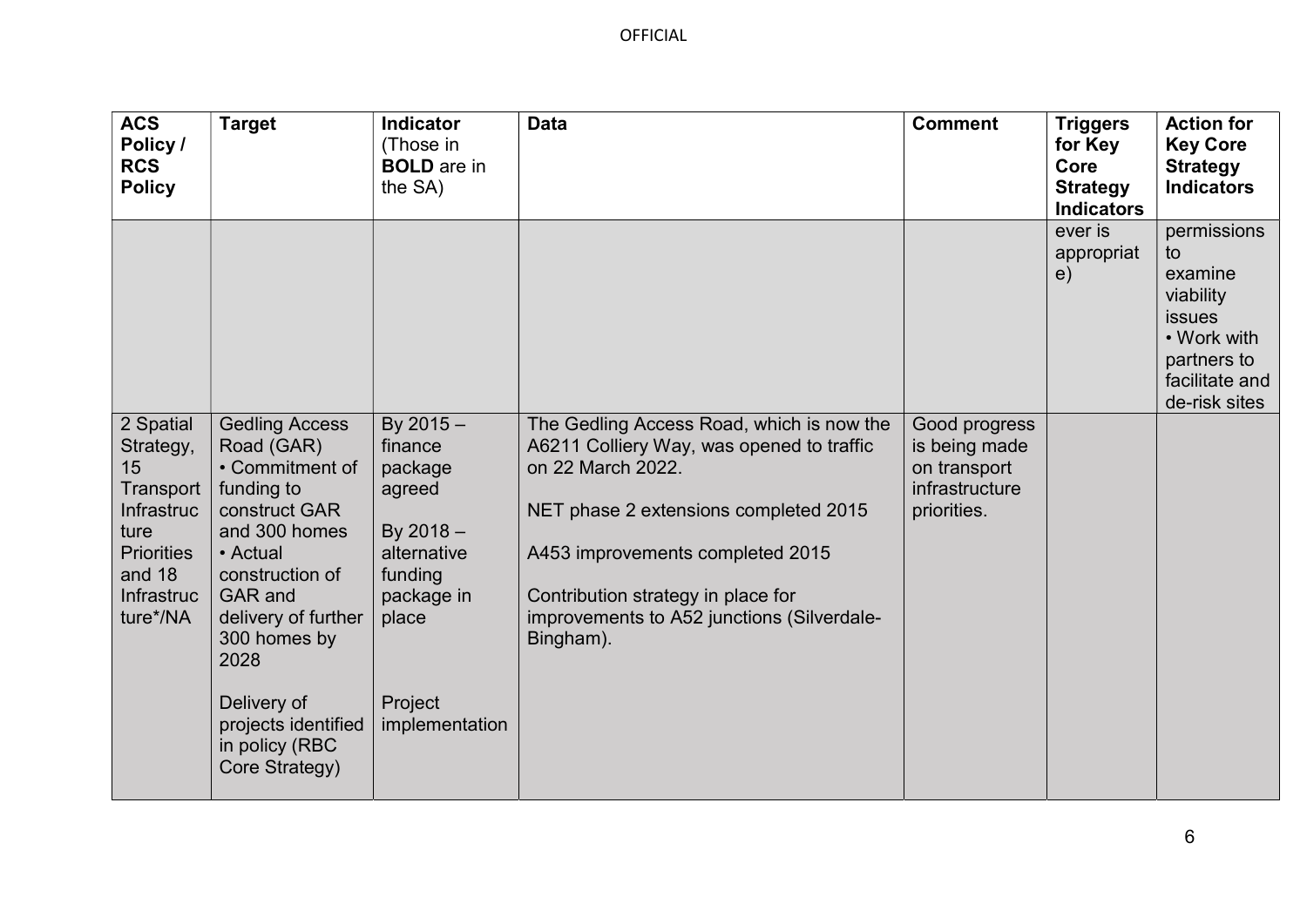| <b>ACS</b><br>Policy /<br><b>RCS</b><br><b>Policy</b> | <b>Target</b>                                                                                                        | <b>Indicator</b><br>(Those in<br><b>BOLD</b> are in<br>the SA)                                              | <b>Data</b>                                                                                                                                                                                                                                                                                                       | <b>Comment</b>                                                                                                                                                                                                                                                                                 | <b>Triggers</b><br>for Key<br>Core<br><b>Strategy</b><br><b>Indicators</b> | <b>Action for</b><br><b>Key Core</b><br><b>Strategy</b><br><b>Indicators</b> |
|-------------------------------------------------------|----------------------------------------------------------------------------------------------------------------------|-------------------------------------------------------------------------------------------------------------|-------------------------------------------------------------------------------------------------------------------------------------------------------------------------------------------------------------------------------------------------------------------------------------------------------------------|------------------------------------------------------------------------------------------------------------------------------------------------------------------------------------------------------------------------------------------------------------------------------------------------|----------------------------------------------------------------------------|------------------------------------------------------------------------------|
|                                                       | Finalise planning<br>contribution<br>strategy for<br>strategic road<br>network (RBC<br>Core Strategy)                | Agreed<br>contribution<br>strategy by<br>December<br>2014                                                   |                                                                                                                                                                                                                                                                                                                   |                                                                                                                                                                                                                                                                                                |                                                                            |                                                                              |
| 3/4<br>Nottingha<br>m-Derby<br>Green                  | <b>Green Belt</b><br>release in line<br>with the needs<br>set out in the<br><b>Aligned Core</b><br><b>Strategies</b> | Production of<br>part 2 Local<br>Plans<br>Location and<br>area of land<br>removed from<br><b>Green Belt</b> | Figures are rounded.<br>Broxtowe:-<br>March 2011: 5,150<br>March 2021: 4,910 (4.7% less)<br>Gedling:-<br>March 2011: 9,010<br>March 2021: 8,800 (2.3% less)<br>Nottingham:-<br>March 2011: 750<br>March 2021: 740 (1.3% less)<br>Rushcliffe:-<br>March 2011: 17,240<br>March 2021: 16,250 (5.7% less)<br>Source:- | All authorities<br>have released<br>1,450 ha of<br>land in the<br><b>Green Belt</b><br>since 2011.<br><b>This</b><br>represents a<br>4.6%<br>reduction.<br>In the ACS<br>area there was<br>a loss of 460<br>ha land in the<br><b>Green Belt</b><br>which this<br>represents a<br>3% reduction. |                                                                            |                                                                              |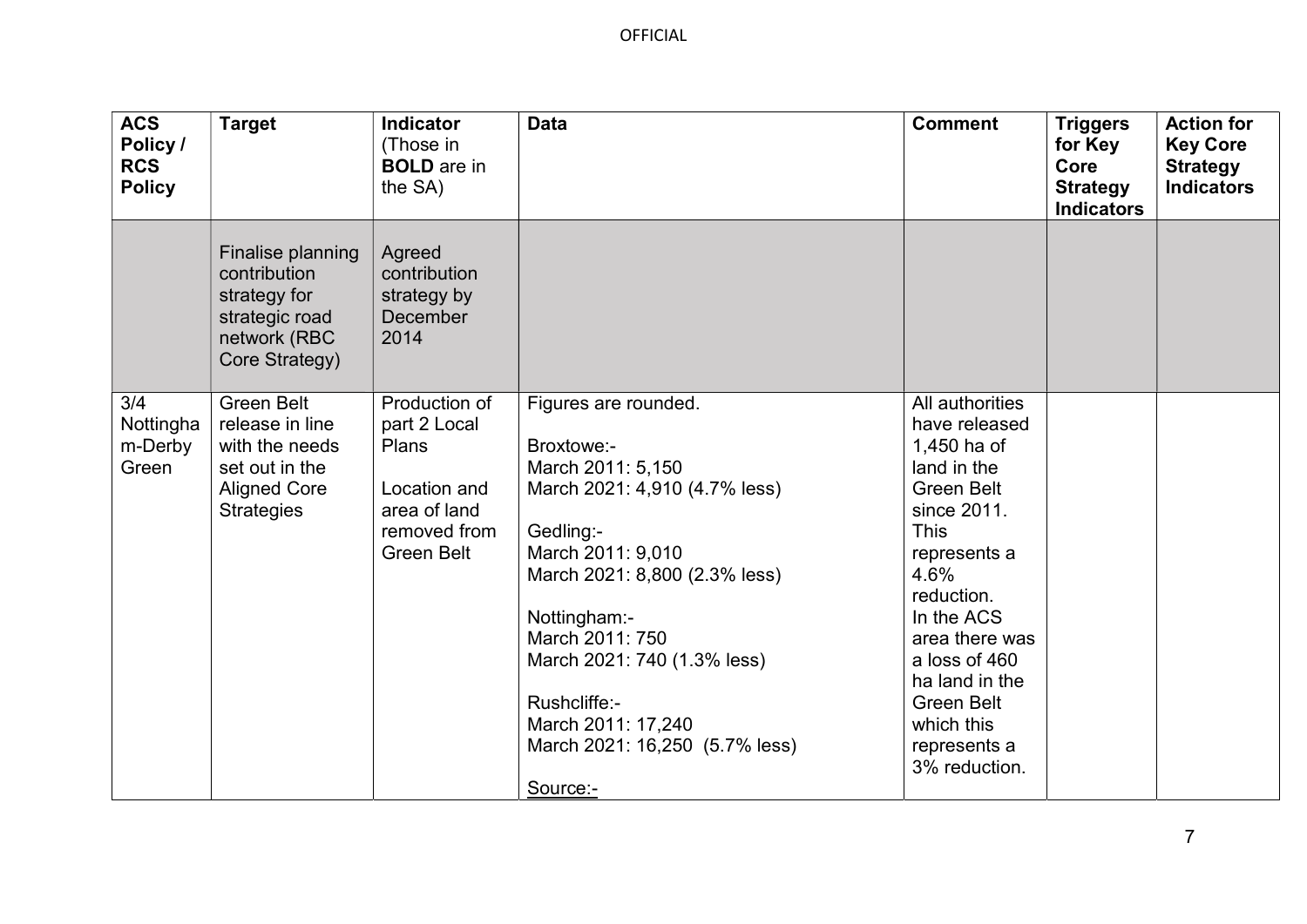| <b>ACS</b><br>Policy /<br><b>RCS</b><br><b>Policy</b>                       | <b>Target</b>                                                                                                                                                                                                                                                                                                                                                                                          | <b>Indicator</b><br>(Those in<br><b>BOLD</b> are in<br>the SA)  | <b>Data</b>                                                                                                                                                                                                                                                                                                                                                                                                                                                 | <b>Comment</b>                                                                                                                                                                                                                                                                                                                                 | <b>Triggers</b><br>for Key<br>Core<br><b>Strategy</b><br><b>Indicators</b>                                                                                                                    | <b>Action for</b><br><b>Key Core</b><br><b>Strategy</b><br><b>Indicators</b>                                                                                                                                                                                                          |
|-----------------------------------------------------------------------------|--------------------------------------------------------------------------------------------------------------------------------------------------------------------------------------------------------------------------------------------------------------------------------------------------------------------------------------------------------------------------------------------------------|-----------------------------------------------------------------|-------------------------------------------------------------------------------------------------------------------------------------------------------------------------------------------------------------------------------------------------------------------------------------------------------------------------------------------------------------------------------------------------------------------------------------------------------------|------------------------------------------------------------------------------------------------------------------------------------------------------------------------------------------------------------------------------------------------------------------------------------------------------------------------------------------------|-----------------------------------------------------------------------------------------------------------------------------------------------------------------------------------------------|---------------------------------------------------------------------------------------------------------------------------------------------------------------------------------------------------------------------------------------------------------------------------------------|
|                                                                             |                                                                                                                                                                                                                                                                                                                                                                                                        |                                                                 | https://www.gov.uk/government/statistics/loc<br>al-authority-green-belt-statistics-for-england-<br>2020-to-2021                                                                                                                                                                                                                                                                                                                                             |                                                                                                                                                                                                                                                                                                                                                |                                                                                                                                                                                               |                                                                                                                                                                                                                                                                                       |
| $4*/5$<br>Employm<br>ent<br>Provision<br>and<br>Economic<br>Develop<br>ment | Develop 377,900<br>sqm of office<br>space by 2028<br>(Broxtowe<br>34,000sqm,<br><b>Gedling 23,000</b><br>sqm, Nottingham<br>City 253,000 sqm<br>and 67,900sqm<br>in Rushcliffe)<br>Pro-rated over<br>2011-21:<br>Develop 222,200<br>square metres of<br>office space by<br>2021 (Broxtowe<br>20,000sqm,<br><b>Gedling 13,500</b><br>sqm, Nottingham<br>City 148,800sqm<br>and Rushcliffe<br>39,900sqm) | <b>Total amount</b><br>of additional B1<br>office<br>floorspace | Gross gain 2011 to 2021:-<br>Broxtowe: 10,750.77 sqm<br>Gedling: 9,630 sqm.<br>Nottingham: 65,408 sqm<br>Rushcliffe: 9,598 sqm.<br>Gross gain 2016 to 2021:-<br>Broxtowe: 5,653.37 sqm i.e.40.4% less<br>than the pro-rated anticipation as not just<br>realised yet)<br>Gedling: 9,630 sqm.<br>Nottingham: 46,567 sqm compared to ACS<br>of 74,400 sqm i.e. 37% less than the pro-<br>rated anticipation as not just realised yet)<br>Rushcliffe: 6,074sqm | Regarding<br>gross gain for<br>2011 to 2021,<br>the ACS area<br>had 85,788<br>sqm<br>developed<br>compared with<br>181,500 sqm<br>anticipated<br>pro-rata<br>Regarding<br>gross gain for<br>2016 to 2021,<br>the ACS area<br>had<br>61,850sqm<br>developed<br>compared with<br>90,750sqm<br>(32% less than<br>the pro-rated<br>anticipation as | If delivery<br>is 30%<br>below a<br>five year<br>rolling<br>cumulative<br>target for<br>the<br>Greater<br>Nottingha<br>m area<br>(travel to<br>work area)<br>from base<br>date of the<br>plan | <b>Discuss with</b><br>landowners<br>reasons<br>for<br>performance<br>, review<br>market<br>conditions<br>and identify<br>any barriers<br>to<br>developmen<br>Commission<br>evidence of<br>adequacy of<br>office supply<br>• Review<br>allocations<br>in part 2<br><b>Local Plans</b> |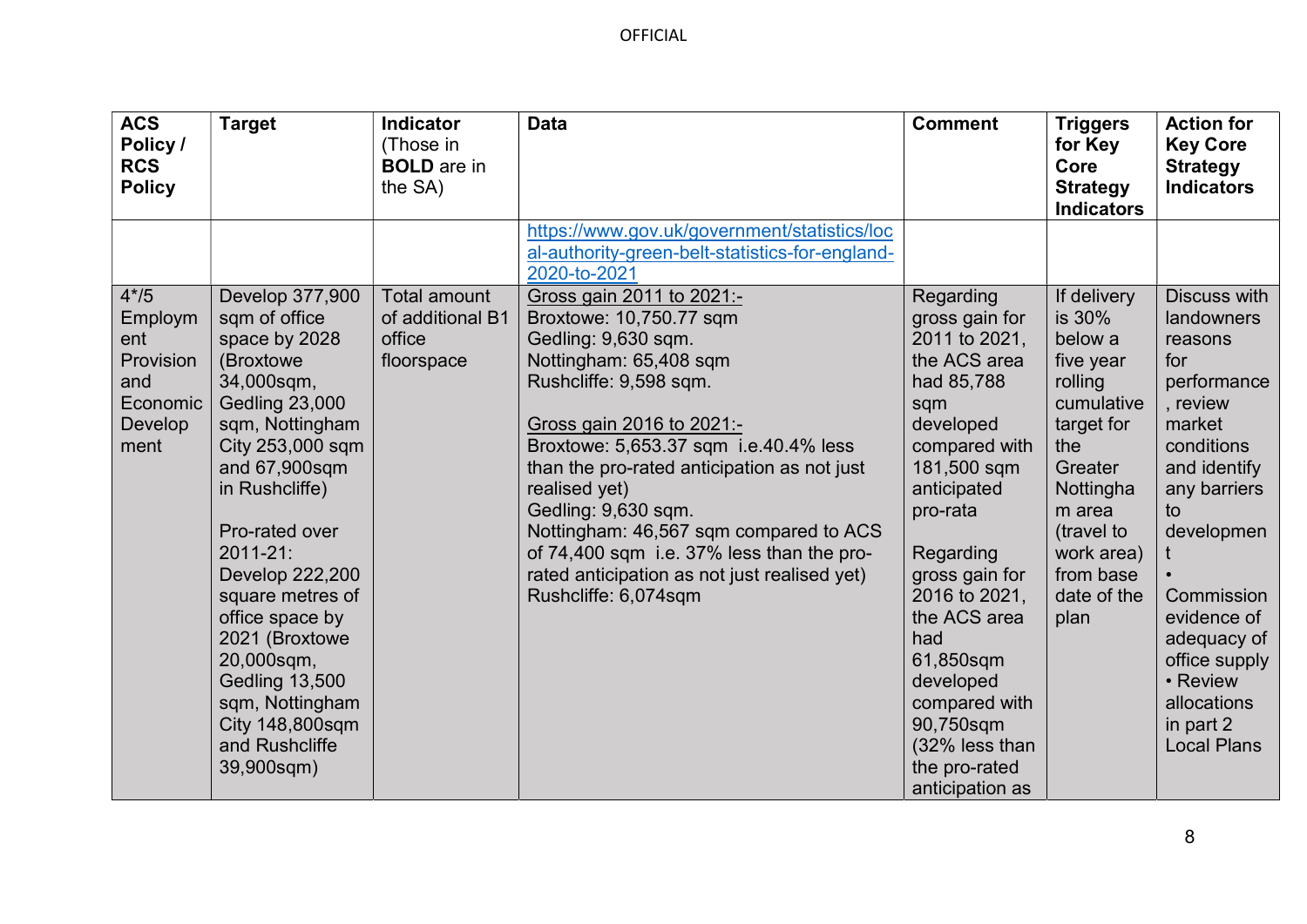| <b>ACS</b><br>Policy /<br><b>RCS</b><br><b>Policy</b>                       | <b>Target</b>                                                                                                                                                                                                                                                                                                                                                                                            | <b>Indicator</b><br>(Those in<br><b>BOLD</b> are in<br>the SA)                                                                                                                                                                                                                                                                          | <b>Data</b>                                                                                                                                                                                                                                                                                                                                                                                                                                                                                                                                      | <b>Comment</b>                                                                                                                                                                                                                                                                           | <b>Triggers</b><br>for Key<br>Core<br><b>Strategy</b><br><b>Indicators</b>                                                                                                           | <b>Action for</b><br><b>Key Core</b><br><b>Strategy</b><br><b>Indicators</b>                                                                                                                                                                                                                                     |
|-----------------------------------------------------------------------------|----------------------------------------------------------------------------------------------------------------------------------------------------------------------------------------------------------------------------------------------------------------------------------------------------------------------------------------------------------------------------------------------------------|-----------------------------------------------------------------------------------------------------------------------------------------------------------------------------------------------------------------------------------------------------------------------------------------------------------------------------------------|--------------------------------------------------------------------------------------------------------------------------------------------------------------------------------------------------------------------------------------------------------------------------------------------------------------------------------------------------------------------------------------------------------------------------------------------------------------------------------------------------------------------------------------------------|------------------------------------------------------------------------------------------------------------------------------------------------------------------------------------------------------------------------------------------------------------------------------------------|--------------------------------------------------------------------------------------------------------------------------------------------------------------------------------------|------------------------------------------------------------------------------------------------------------------------------------------------------------------------------------------------------------------------------------------------------------------------------------------------------------------|
|                                                                             |                                                                                                                                                                                                                                                                                                                                                                                                          |                                                                                                                                                                                                                                                                                                                                         |                                                                                                                                                                                                                                                                                                                                                                                                                                                                                                                                                  | not just<br>realised yet)                                                                                                                                                                                                                                                                |                                                                                                                                                                                      |                                                                                                                                                                                                                                                                                                                  |
| $4*/5$<br>Employm<br>ent<br>Provision<br>and<br>Economic<br>Develop<br>ment | 2011/28:<br>Develop 57<br>hectares of<br>industrial and<br>warehouse uses<br>by 2028<br>(Broxtowe 15<br>hectares,<br>Gedling 10<br>hectares<br>Nottingham City<br>12 hectares and<br><b>Rushcliffe 20</b><br>hectares). Pro-<br>rated over 2011-<br>21: Develop 34<br>hectares of<br>industrial and<br>warehouse uses<br>by 2021<br>(Broxtowe 9<br>hectares,<br>Gedling 6<br>hectares<br>Nottingham City | <b>Total amount</b><br>(hectares) of<br>additional<br>industrial and<br>warehouse<br>development<br>Please note<br>that with<br>Broxtowe's<br>completion<br>figures some<br>sites are mixed<br>use where the<br>floor space<br>was divided by<br>the amount of<br>classes it was<br>split into where<br>there wasn't<br>data to confirm | Gross gain 2011 to 2021:-<br>Broxtowe: 9.21 ha compared to 9 ha in the<br><b>ACS</b><br>Gedling: 1.36 ha compared to 6 ha in the<br>ACS.<br>Nottingham: 10,020 sqm or 2.5 ha<br>compared to ACS of 7 ha.<br>Rushcliffe: 5 ha.<br>Gross gain 2016 to 2021:-<br>Broxtowe: 8.86 ha compared to 4.5 hectares<br>in the ACS.<br>Gedling: 1.36 ha compared to 3 hectares in<br>the ACS.<br>Nottingham: 532 sqm or 0.13 ha compared<br>to ACS of 3.5 ha i.e. 96% less than the pro-<br>rated anticipation as not just realised yet)<br>Rushcliffe: 3 Ha | Gross gain<br>2011 to 2021.<br>The ACS area<br>had 13.07 ha<br>developed<br>compared with<br>22 <sub>ha</sub><br>predicted.<br>Gross gain<br>2016 to 2021<br>The ACS area<br>had 10.35 ha<br>developed<br>compared with<br>11 ha a similar<br>amount to the<br>pro-rated<br>anticipation | If delivery<br>is 30%<br>below the<br>five year<br>cumulative<br>target for<br>the<br>Greater<br>Nottingha<br>m area<br>(travel to<br>work area)<br>from base<br>date of the<br>plan | <b>Discuss with</b><br>landowners<br>reasons<br>for<br>performance<br>, review<br>market<br>conditions<br>and identify<br>any barriers<br>to<br>developmen<br>Commission<br>evidence of<br>adequacy of<br>industrial<br>and<br>warehouse<br>supply<br>• Review<br>allocations<br>in part 2<br><b>Local Plans</b> |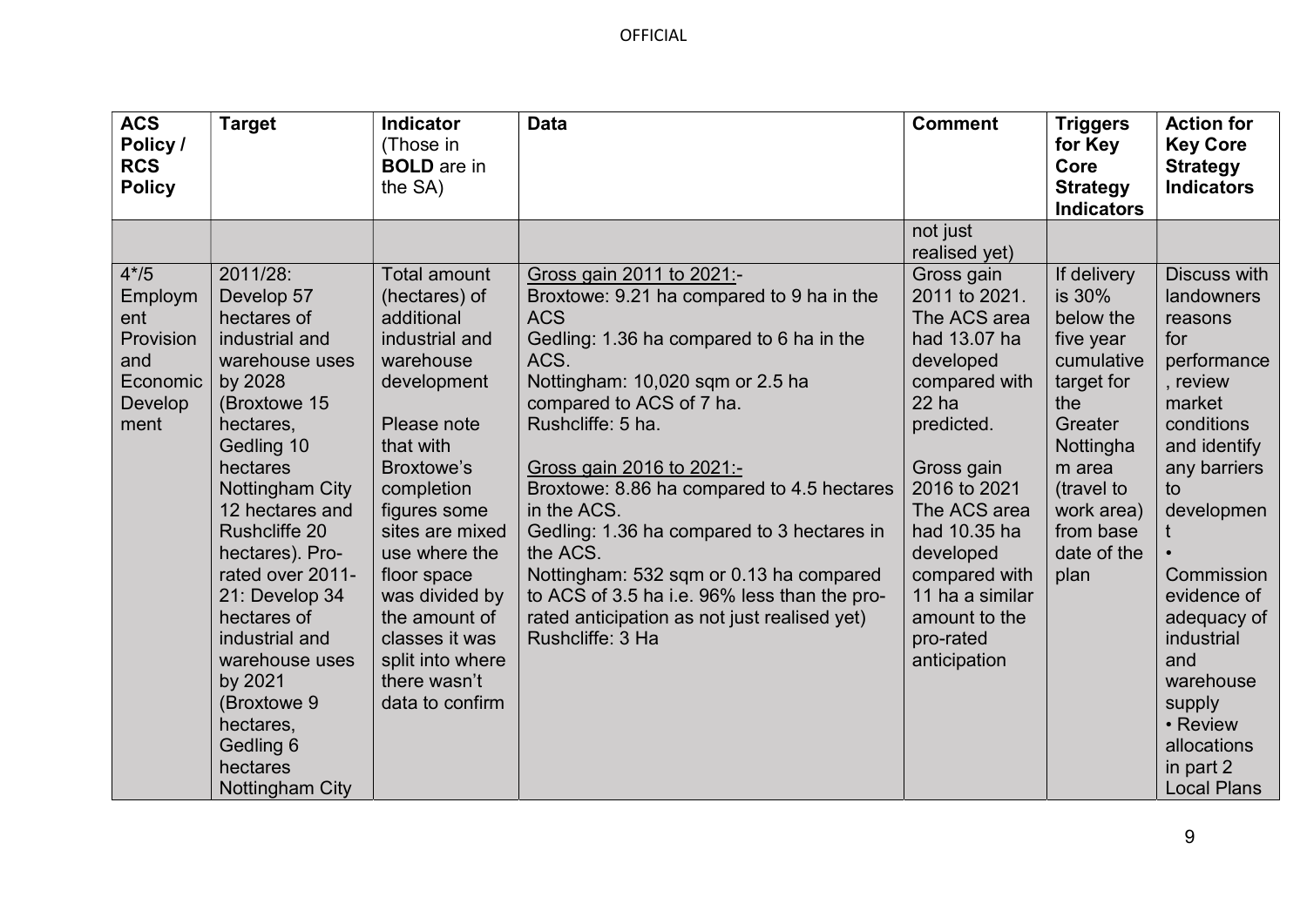| <b>ACS</b><br>Policy /<br><b>RCS</b><br><b>Policy</b> | <b>Target</b>                                                                                     | Indicator<br>(Those in<br><b>BOLD</b> are in<br>the SA)                             | <b>Data</b>                                                                                                                                                                                                                                                                                                                                                                                                                                                                                                                                                                                                                                                                                                               | <b>Comment</b>                                                                                                                                                                                                                                       | <b>Triggers</b><br>for Key<br>Core<br><b>Strategy</b><br><b>Indicators</b> | <b>Action for</b><br><b>Key Core</b><br><b>Strategy</b><br><b>Indicators</b> |
|-------------------------------------------------------|---------------------------------------------------------------------------------------------------|-------------------------------------------------------------------------------------|---------------------------------------------------------------------------------------------------------------------------------------------------------------------------------------------------------------------------------------------------------------------------------------------------------------------------------------------------------------------------------------------------------------------------------------------------------------------------------------------------------------------------------------------------------------------------------------------------------------------------------------------------------------------------------------------------------------------------|------------------------------------------------------------------------------------------------------------------------------------------------------------------------------------------------------------------------------------------------------|----------------------------------------------------------------------------|------------------------------------------------------------------------------|
|                                                       | 7 hectares and<br><b>Rushcliffe 12</b><br>hectares)                                               |                                                                                     |                                                                                                                                                                                                                                                                                                                                                                                                                                                                                                                                                                                                                                                                                                                           |                                                                                                                                                                                                                                                      |                                                                            |                                                                              |
| 5/NA The<br>Role of<br>the City<br>Centre             | Maintain health<br>of Primary<br><b>Shopping Areas</b>                                            | <b>Vacancy rates</b>                                                                | Nottingham:-<br>2011:16.2%<br>2021:12.68%, adjusted Vacancy Rate of<br>9.9%                                                                                                                                                                                                                                                                                                                                                                                                                                                                                                                                                                                                                                               | Between 2011<br>and 2021 the<br>vacancy rate<br>has reduced in<br>Nottingham<br>City Centre.                                                                                                                                                         |                                                                            |                                                                              |
| 6/6 Role<br>of Town<br>and Local<br>Centres           | Maintain or<br>improve the<br>vitality and<br>viability of the<br>centres within the<br>plan area | • Amount of<br>retail<br>floorspace<br>approved<br>outside of<br>defined<br>centres | 31 <sup>st</sup> March 2021:-<br>Broxtowe: 1,813 sqm complete gross<br>$\bullet$<br>between 2018 and 2021<br>Unimplemented 6,631 sqm gross.<br>Please note data between 2011 and<br>2018 is not available due to boundary<br>changes to defined town and local<br>centres.<br>Gedling: total net gain of 4,746 sqm built<br>outside of defined town and local centres<br>between 2011 and 2021. This figures<br>includes new additional floor space area<br>built within the out of centre retail park<br>Victoria Park. Total 1,818 sqm with<br>planning approval at 31 March 2021.<br>Nottingham: There were 29,364 sqm of<br>$\bullet$<br>new retail floorspace created outside of<br>defined centres between 2011 and | There has<br>been a lot of<br>new net gain<br>retail<br>floorspace<br>created<br>outside<br>defined<br>centres<br>especially in<br>Nottingham. At<br>31 <sup>st</sup> March<br>2021 there<br>were<br>3,631sqm of<br>retail<br>floorspace<br>approved |                                                                            |                                                                              |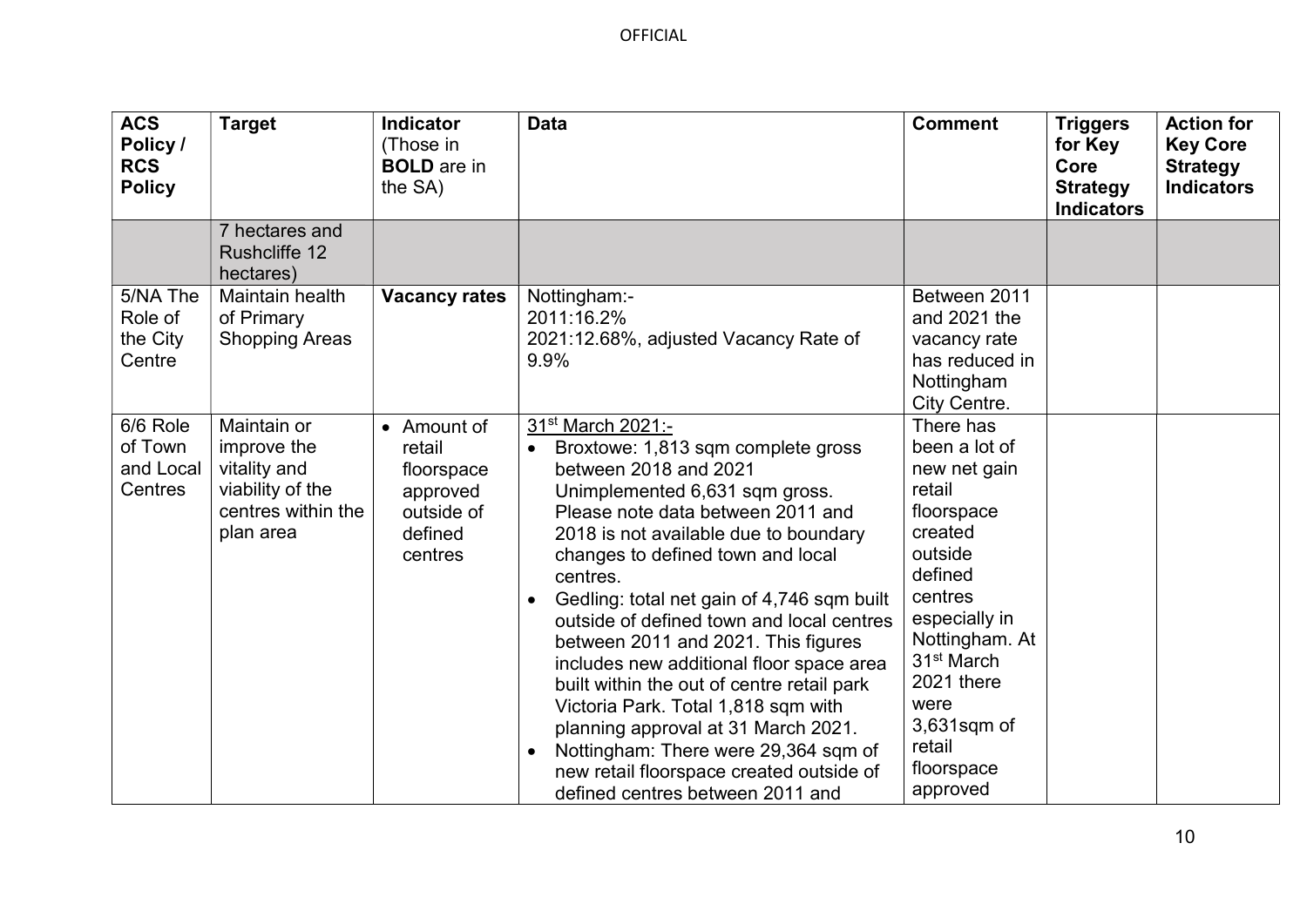| <b>ACS</b><br>Policy /<br><b>RCS</b><br><b>Policy</b> | <b>Target</b>                                                                                                                                                                                                                                  | <b>Indicator</b><br>(Those in<br><b>BOLD</b> are in<br>the SA)    | <b>Data</b>                                                                                                                                                                                                                                                                                                                       | <b>Comment</b>                                                                                                                                    | <b>Triggers</b><br>for Key<br>Core<br><b>Strategy</b><br><b>Indicators</b>                                                                                                                                                   | <b>Action for</b><br><b>Key Core</b><br><b>Strategy</b><br><b>Indicators</b>                                                                                                                                                                                                                   |
|-------------------------------------------------------|------------------------------------------------------------------------------------------------------------------------------------------------------------------------------------------------------------------------------------------------|-------------------------------------------------------------------|-----------------------------------------------------------------------------------------------------------------------------------------------------------------------------------------------------------------------------------------------------------------------------------------------------------------------------------|---------------------------------------------------------------------------------------------------------------------------------------------------|------------------------------------------------------------------------------------------------------------------------------------------------------------------------------------------------------------------------------|------------------------------------------------------------------------------------------------------------------------------------------------------------------------------------------------------------------------------------------------------------------------------------------------|
|                                                       |                                                                                                                                                                                                                                                |                                                                   | 2021. There are no planning permissions<br>outside defined centres for retail granted<br>on 31st March 2021<br>Rushcliffe: N/A this is not a monitoring<br>indicator for Rushcliffe Core Strategy.                                                                                                                                | outside<br>defined<br>centres in the<br>ACS area.                                                                                                 |                                                                                                                                                                                                                              |                                                                                                                                                                                                                                                                                                |
| $8*/8$<br>Housing<br>Size, Mix<br>and<br>Choice       | Provision of<br>affordable<br>housing $-9,825$<br>for monitoring<br>purposes by<br>2028, made up<br>of:<br>1845 (30%) in<br><b>Broxtowe</b><br>1450 (20%) in<br>Gedling<br>3430 (20%) in<br>Nottingham<br>3100 (23.6%) in<br><b>Rushcliffe</b> | <b>Number of</b><br>affordable<br>housing<br>completions<br>(net) | 2011 to 2021:-<br>Broxtowe: 304 (16%)<br>$\bullet$<br>Gedling: 393 (14.6%)<br>$\bullet$<br>Nottingham: 1,433 (21.1% of gross exc<br>$\bullet$<br>student) were affordable.<br>Rushcliffe: 819 (18%).<br>$\bullet$<br>2016 to 2021:-<br>Broxtowe 148 (10%)<br>Gedling: 191 (13.7%)<br>Nottingham 683 16.2%<br>Rushcliffe 616 (20%) | All authorities<br>are developing<br>a slightly lower<br>percentage of<br>affordable<br>housing than<br>Part 1 Local<br><b>Plans</b><br>expected. | A shortfall<br>of 30% of<br>cumulative<br>completion<br>s on a<br>rolling 5<br>year period<br>as set out<br>in the<br>housing<br>trajectories<br>(starting<br>2015 on<br>the<br>adoption of<br>the part 2<br>Local<br>Plans) | <b>Review with</b><br>Housing<br>Officers the<br>reasons for<br>the low<br>performance<br>• Review<br>policy<br>application,<br>viability and<br>effectivenes<br>s including<br>amending<br>policy (in<br>terms of<br>tenure, size<br>etc) and<br>review<br>policy<br>implementati<br>on (s106 |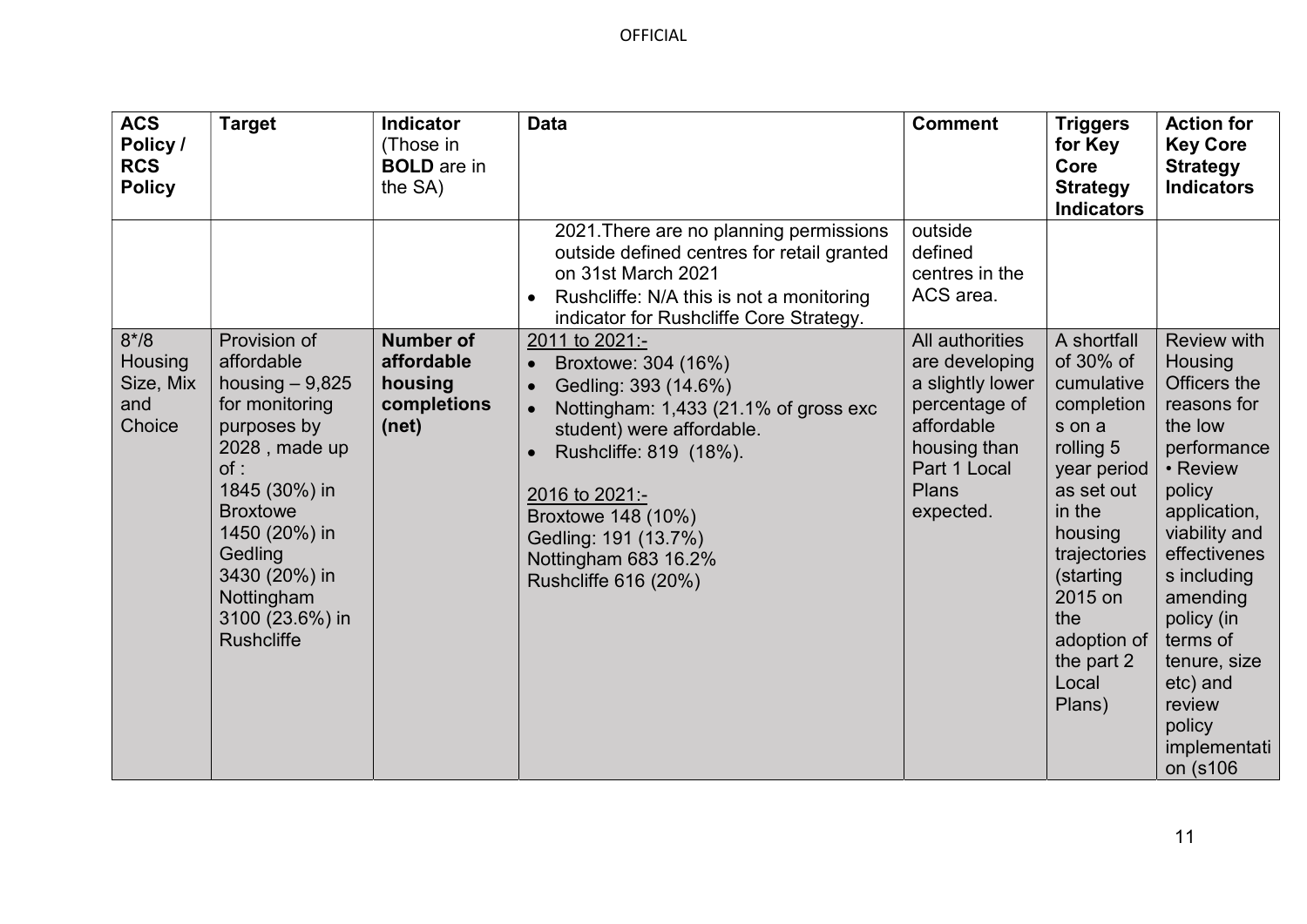| <b>ACS</b><br>Policy /<br><b>RCS</b><br><b>Policy</b>                       | <b>Target</b>                                                                                                 | <b>Indicator</b><br>(Those in<br><b>BOLD</b> are in<br>the SA)                                                                  | <b>Data</b>                                                                                                                    |                                                        |                                    |                                               | <b>Comment</b>                                                                                        | <b>Triggers</b><br>for Key<br>Core<br><b>Strategy</b><br><b>Indicators</b> | <b>Action for</b><br><b>Key Core</b><br><b>Strategy</b><br><b>Indicators</b> |
|-----------------------------------------------------------------------------|---------------------------------------------------------------------------------------------------------------|---------------------------------------------------------------------------------------------------------------------------------|--------------------------------------------------------------------------------------------------------------------------------|--------------------------------------------------------|------------------------------------|-----------------------------------------------|-------------------------------------------------------------------------------------------------------|----------------------------------------------------------------------------|------------------------------------------------------------------------------|
|                                                                             |                                                                                                               |                                                                                                                                 |                                                                                                                                |                                                        |                                    |                                               |                                                                                                       |                                                                            | arrangement<br>s/terms                                                       |
| 9/9<br>Gypsies,<br><b>Travellers</b><br>and<br>Travelling<br>Showpeo<br>ple | Meet the needs<br>of<br>Gypsies,<br><b>Travellers and</b><br>Travelling<br>Showpeople                         | <b>Number of</b><br>traveller<br>plots/pitches<br>allocated and<br>granted<br>planning<br>permission<br>and then<br>implemented | 2011 to 2021:-<br>Broxtowe: zero<br>$\bullet$<br>Gedling: zero<br>$\bullet$<br>Nottingham: zero<br>Rushcliffe: 18<br>$\bullet$ |                                                        |                                    |                                               | <b>Rushcliffe has</b><br>18 extra<br>plots/pitches<br>but with some<br>being personal<br>permissions. |                                                                            |                                                                              |
| 12/12<br>Local<br><b>Services</b><br>and<br>Healthy<br>Lifestyles           | Improve<br>accessibility from<br>residential<br>development to<br>key community<br>facilities and<br>services | $%$ of<br>households<br>with access to<br>services and<br>facilities by<br>public<br>transport,                                 | % of<br>households<br>with access<br>to services<br>by public<br>transport<br><b>March 2022</b>                                | Major<br>retail<br>centre -<br>less<br>than 30<br>mins | Hospital -<br>less than<br>30 mins | Secondary<br>School -<br>less than<br>30 mins | In the ACS<br>area at least<br>90% of<br>households in<br>each authority<br>have good<br>access to    |                                                                            |                                                                              |
|                                                                             |                                                                                                               | walking and                                                                                                                     | <b>Broxtowe</b>                                                                                                                | 92%                                                    | 43%                                | 92%                                           | services by                                                                                           |                                                                            |                                                                              |
|                                                                             |                                                                                                               | cycling within<br>30 minutes                                                                                                    | Gedling                                                                                                                        | 96%                                                    | 21%                                | 93%                                           | public                                                                                                |                                                                            |                                                                              |
|                                                                             |                                                                                                               | travel time with                                                                                                                | Nottingham                                                                                                                     | 96%                                                    | 76%                                | 99%                                           | transport,<br>except                                                                                  |                                                                            |                                                                              |
|                                                                             |                                                                                                               | no more than a                                                                                                                  | Rushcliffe                                                                                                                     | 86%                                                    | 45%                                | 90%                                           | hospitals.                                                                                            |                                                                            |                                                                              |
|                                                                             |                                                                                                               | 400m walk to a<br>stop. The<br>services and<br>facilities                                                                       | Overall                                                                                                                        | 94%                                                    | 55%                                | 95%                                           |                                                                                                       |                                                                            |                                                                              |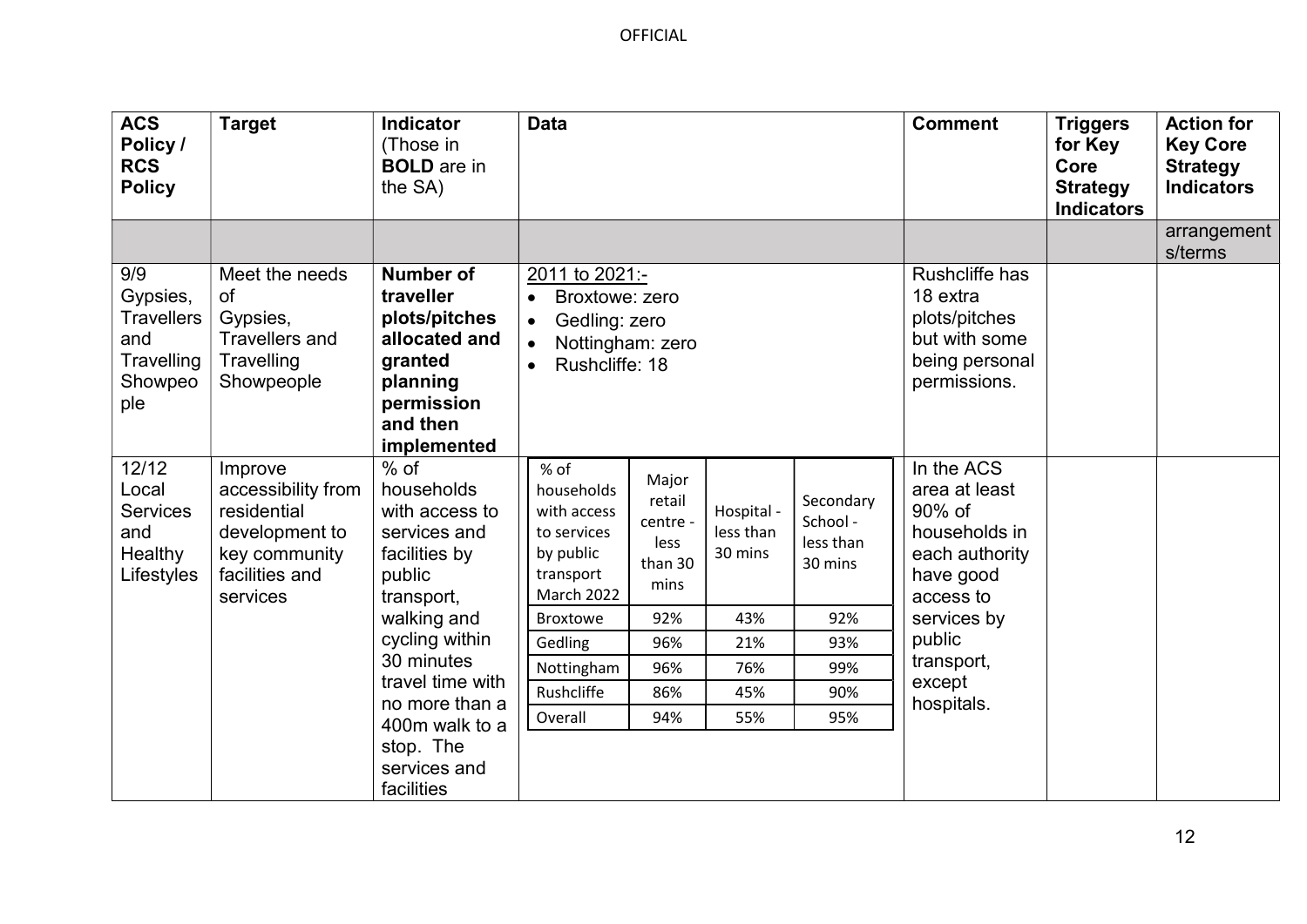| <b>ACS</b><br>Policy /<br><b>RCS</b><br><b>Policy</b>             | <b>Target</b>             | Indicator<br>(Those in<br><b>BOLD</b> are in<br>the SA)                                            | <b>Data</b>                                                                                                                                                                                                                 |                                          |                                      | <b>Comment</b>                                                                                                                     | <b>Triggers</b><br>for Key<br>Core<br><b>Strategy</b><br><b>Indicators</b> | <b>Action for</b><br><b>Key Core</b><br><b>Strategy</b><br><b>Indicators</b> |
|-------------------------------------------------------------------|---------------------------|----------------------------------------------------------------------------------------------------|-----------------------------------------------------------------------------------------------------------------------------------------------------------------------------------------------------------------------------|------------------------------------------|--------------------------------------|------------------------------------------------------------------------------------------------------------------------------------|----------------------------------------------------------------------------|------------------------------------------------------------------------------|
|                                                                   |                           | are:Primary<br>Schools,<br>Secondary<br>Schools, FE<br>Colleges, Post<br>Offices, GP<br>Surgeries, | $%$ of<br>households<br>with access<br>to services<br><b>March 2022</b>                                                                                                                                                     | Primary<br>School - less<br>than 15 mins | GP Surgery -<br>less than 15<br>mins |                                                                                                                                    |                                                                            |                                                                              |
|                                                                   |                           | Hospitals,<br>Major retail                                                                         | <b>Broxtowe</b>                                                                                                                                                                                                             | 95%                                      | 93%                                  |                                                                                                                                    |                                                                            |                                                                              |
|                                                                   |                           | centres.                                                                                           | Gedling                                                                                                                                                                                                                     | 95%                                      | 90%                                  |                                                                                                                                    |                                                                            |                                                                              |
|                                                                   |                           |                                                                                                    | Nottingham                                                                                                                                                                                                                  | 99%                                      | 98%                                  |                                                                                                                                    |                                                                            |                                                                              |
|                                                                   |                           |                                                                                                    | Rushcliffe                                                                                                                                                                                                                  | 91%                                      | 82%                                  |                                                                                                                                    |                                                                            |                                                                              |
|                                                                   |                           |                                                                                                    | Overall                                                                                                                                                                                                                     | 96%                                      | 93%                                  |                                                                                                                                    |                                                                            |                                                                              |
| 12/12<br>Local<br><b>Services</b><br>and<br>Healthy<br>Lifestyles | Improvements in<br>health | Life<br>expectancy                                                                                 | Broxtowe:-<br>2010-12:<br>Female 83.5 years.<br>Male 79.8 years.<br>2018-20:<br>Female 82.6 years.<br>Male 80.1 years.<br>Gedling:-<br>2010-12:<br>Female 82.9 years.<br>Male 80.3 years.<br>2018-20:<br>Female 83.1 years. |                                          |                                      | <b>Between</b><br>2010/12 and<br>2018/20 life<br>expectancy<br>has increased<br>in Rushcliffe<br>and for<br>females in<br>Gedling. |                                                                            |                                                                              |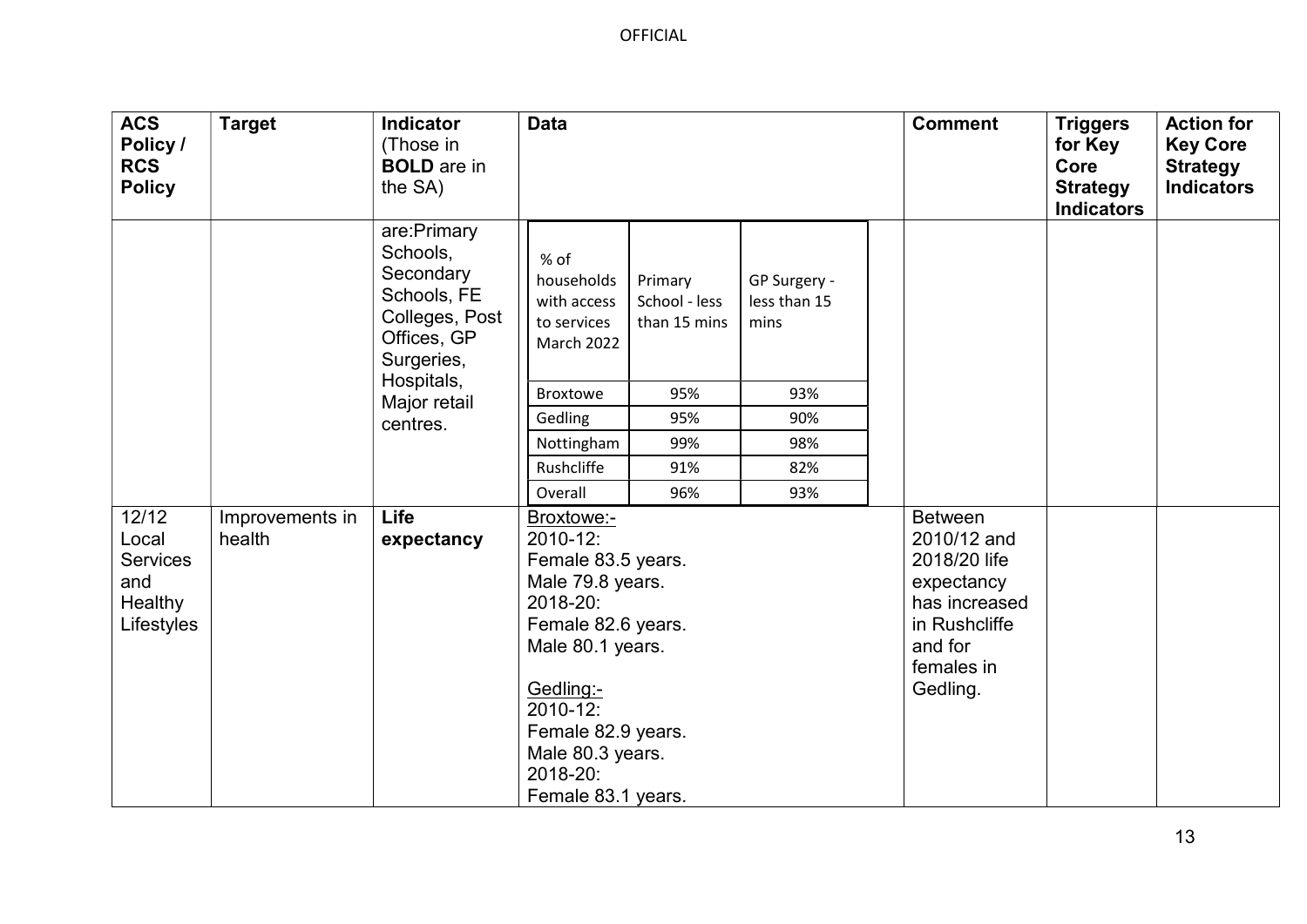| <b>ACS</b><br>Policy /<br><b>RCS</b><br><b>Policy</b> | <b>Target</b>                      | <b>Indicator</b><br>(Those in<br><b>BOLD</b> are in<br>the SA) | <b>Data</b>                                                                                                                                                                                                                                                                                                                                                                                             | <b>Comment</b>                         | <b>Triggers</b><br>for Key<br>Core<br><b>Strategy</b><br><b>Indicators</b> | <b>Action for</b><br><b>Key Core</b><br><b>Strategy</b><br><b>Indicators</b> |
|-------------------------------------------------------|------------------------------------|----------------------------------------------------------------|---------------------------------------------------------------------------------------------------------------------------------------------------------------------------------------------------------------------------------------------------------------------------------------------------------------------------------------------------------------------------------------------------------|----------------------------------------|----------------------------------------------------------------------------|------------------------------------------------------------------------------|
|                                                       |                                    |                                                                | Male 80.1 years.                                                                                                                                                                                                                                                                                                                                                                                        |                                        |                                                                            |                                                                              |
|                                                       |                                    |                                                                | Nottingham:-<br>2010-12:<br>Female 81.3 years.<br>Male 76.9 years.<br>2018-20:<br>Female 81 years.<br>Male 76.6 years.<br>Rushcliffe:-<br>2010-12:<br>Female 84.2 years.<br>Male 80.7 years.<br>2018-20:<br>Female 84.9 years.<br>Male 81.8 years.<br>Source:<br>https://www.ons.gov.uk/peoplepopulationan<br>dcommunity/healthandsocialcare/healthandli<br>feexpectancies/datasets/lifeexpectancyestim |                                        |                                                                            |                                                                              |
| 14/14                                                 | Increase modal                     | Plan area wide                                                 | atesallagesuk<br>For Greater Nottingham: 2018 figure was                                                                                                                                                                                                                                                                                                                                                | For Greater                            |                                                                            |                                                                              |
| Managing<br>Travel<br>Demand                          | shift towards<br>public transport, | traffic Growth                                                 | 1,777 million miles for traffic, a 2.2%<br>increase from 2011 figure of 1,739 million.                                                                                                                                                                                                                                                                                                                  | Nottingham,<br>the miles of<br>traffic |                                                                            |                                                                              |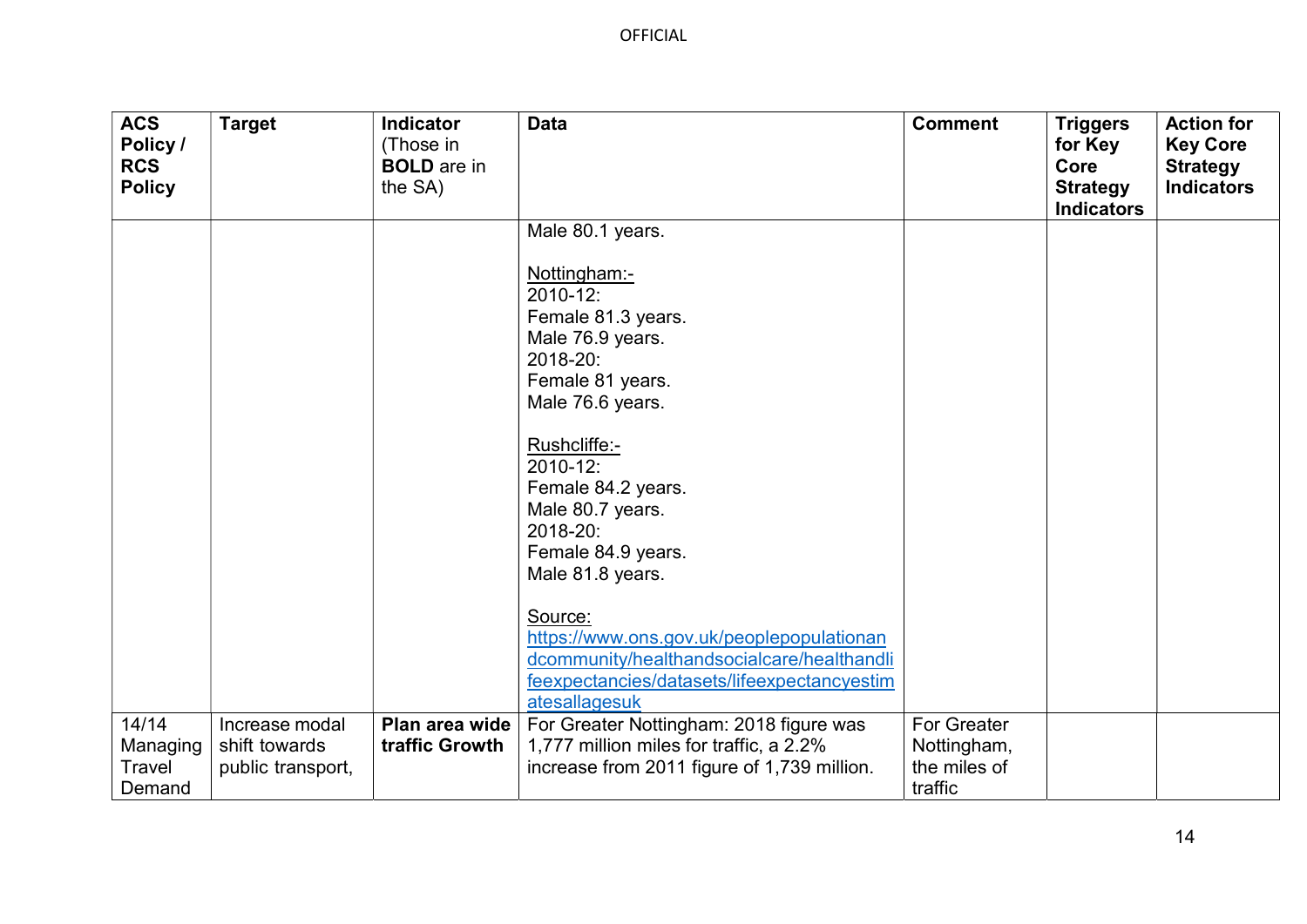| <b>ACS</b><br>Policy /<br><b>RCS</b><br><b>Policy</b>                                      | <b>Target</b>                      | <b>Indicator</b><br>(Those in<br><b>BOLD</b> are in<br>the SA) | <b>Data</b>                                                                                                                                                                                                                                                                                    | <b>Comment</b>                                                                                                                                                                                                                                               | <b>Triggers</b><br>for Key<br>Core<br><b>Strategy</b><br><b>Indicators</b> | <b>Action for</b><br><b>Key Core</b><br><b>Strategy</b><br><b>Indicators</b> |
|--------------------------------------------------------------------------------------------|------------------------------------|----------------------------------------------------------------|------------------------------------------------------------------------------------------------------------------------------------------------------------------------------------------------------------------------------------------------------------------------------------------------|--------------------------------------------------------------------------------------------------------------------------------------------------------------------------------------------------------------------------------------------------------------|----------------------------------------------------------------------------|------------------------------------------------------------------------------|
|                                                                                            | walking and<br>cycling             |                                                                | Bus and tram journeys in Greater<br>Nottingham increased by 9% from 75.9m in<br>2010/11 to 82.75m in 2018/19<br>Cycling increased in Nottingham by 11.5%<br>in 2011/20 and by 22.2% in Broxtowe,<br>Gedling and Rushcliffe in 2011/20<br>Due to Covid-19 more recent data is not<br>comparable | increased from<br>2011 to 2018.<br>Bus and tram<br>journeys in<br>Greater<br>Nottingham<br>increased from<br>2010/11 to<br>2018/19.<br>Cycling has<br>increased<br>between 2011<br>and 2020<br>Due to Covid-<br>19 more recent<br>data is not<br>comparable. |                                                                            |                                                                              |
| 16/16<br>Green<br>Infrastruc<br>ture,<br>Landscap<br>e, Parks<br>and Open<br><b>Spaces</b> | Increase quality<br>of open spaces | <b>Green Flag</b><br><b>Status of open</b><br>space            | 2011 to 2021:-<br>Broxtowe: 3 parks in 2011 and 5 parks in<br>$\bullet$<br>2020/21.<br>Gedling: 1 park in 2011 and 4 parks in<br>2020/21.<br>Nottingham: 16 parks in 2011 and this<br>rose to 41 parks and open spaces by<br>2020.<br>Rushcliffe: 1 park in 2011 and 1 park in<br>2020/21.     | Between 2011<br>and 2021 the<br>number of<br><b>Green Flag</b><br>Parks has<br>increased in<br>Greater<br>Nottingham<br>from 21 to 51.<br>In the ACS                                                                                                         |                                                                            |                                                                              |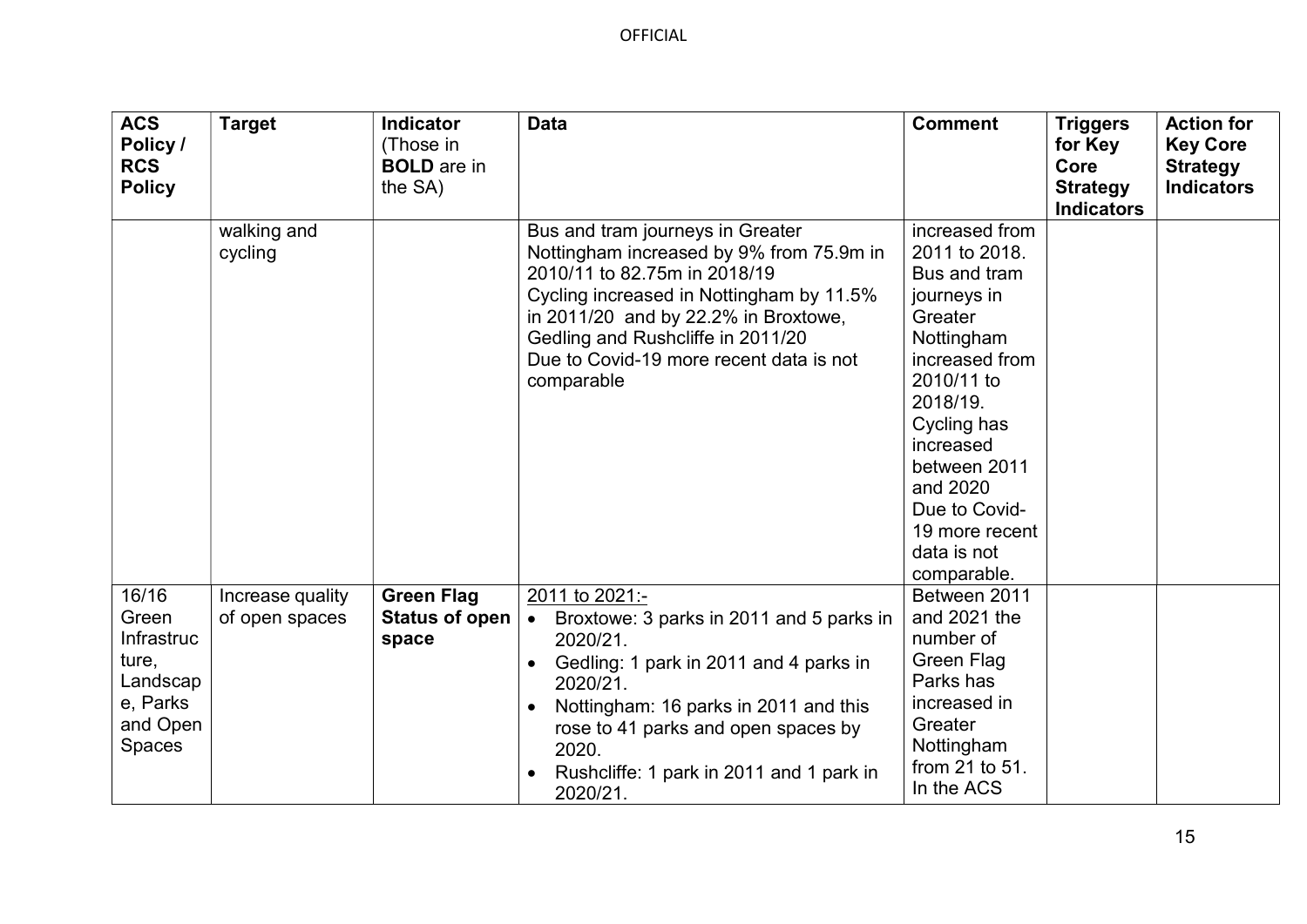| <b>ACS</b><br>Policy /<br><b>RCS</b><br><b>Policy</b> | <b>Target</b>                                 | <b>Indicator</b><br>(Those in<br><b>BOLD</b> are in<br>the SA)        | <b>Data</b>                                                                                                                                                                                                                                                                                                                                                                                                                                                                                                                                                                                                                                                                                            | <b>Comment</b>                                                                                                                                                                                                                                                                                                                                           | <b>Triggers</b><br>for Key<br>Core<br><b>Strategy</b><br><b>Indicators</b> | <b>Action for</b><br><b>Key Core</b><br><b>Strategy</b><br><b>Indicators</b> |
|-------------------------------------------------------|-----------------------------------------------|-----------------------------------------------------------------------|--------------------------------------------------------------------------------------------------------------------------------------------------------------------------------------------------------------------------------------------------------------------------------------------------------------------------------------------------------------------------------------------------------------------------------------------------------------------------------------------------------------------------------------------------------------------------------------------------------------------------------------------------------------------------------------------------------|----------------------------------------------------------------------------------------------------------------------------------------------------------------------------------------------------------------------------------------------------------------------------------------------------------------------------------------------------------|----------------------------------------------------------------------------|------------------------------------------------------------------------------|
|                                                       |                                               |                                                                       |                                                                                                                                                                                                                                                                                                                                                                                                                                                                                                                                                                                                                                                                                                        | area there was<br>an increase<br>from 20 to 50.                                                                                                                                                                                                                                                                                                          |                                                                            |                                                                              |
| 17/17<br><b>Biodiversi</b><br>ty                      | Retain areas of<br>biodiversity<br>importance | Net change in<br>the area of<br><b>Local Wildlife</b><br><b>Sites</b> | 2011 to 2021:-<br>In 2011 Broxtowe supported LWS<br>covering a total area of 915.42 ha. By<br>2021 Broxtowe supported LWS covering<br>a total area of 967.12 ha.<br>In 2011 Gedling supported LWS<br>covering a total area of 1,198.06 ha. By<br>2021 Gedling supported LWS covering a<br>total area of 1,250.80 ha.<br>In 2011 Nottingham supported LWS<br>covering a total area of 670 ha. By 2021<br>the city supported LWS covering a total<br>area of 697 ha.<br>In 2011 Rushcliffe supported LWS<br>covering a total area of 1868 ha. By<br>2021 Rushcliffe supported LWS covering<br>a total area of 1900 ha.<br>Source:-<br>Nottinghamshire Biological and Geological<br><b>Records Centre</b> | In 2011<br>Greater<br>Nottingham<br>supported<br><b>Local Wildlife</b><br>Sites covering<br>a total area of<br>4651.48 ha. By<br>2021 this has<br>increased to<br>4,814.92 ha.<br>In 2011 the<br>ACS area<br>supported<br><b>Local Wildlife</b><br>Sites covering<br>a total area of<br>2783.48 ha. By<br>2021, this has<br>increased to<br>2.914.92 ha. |                                                                            |                                                                              |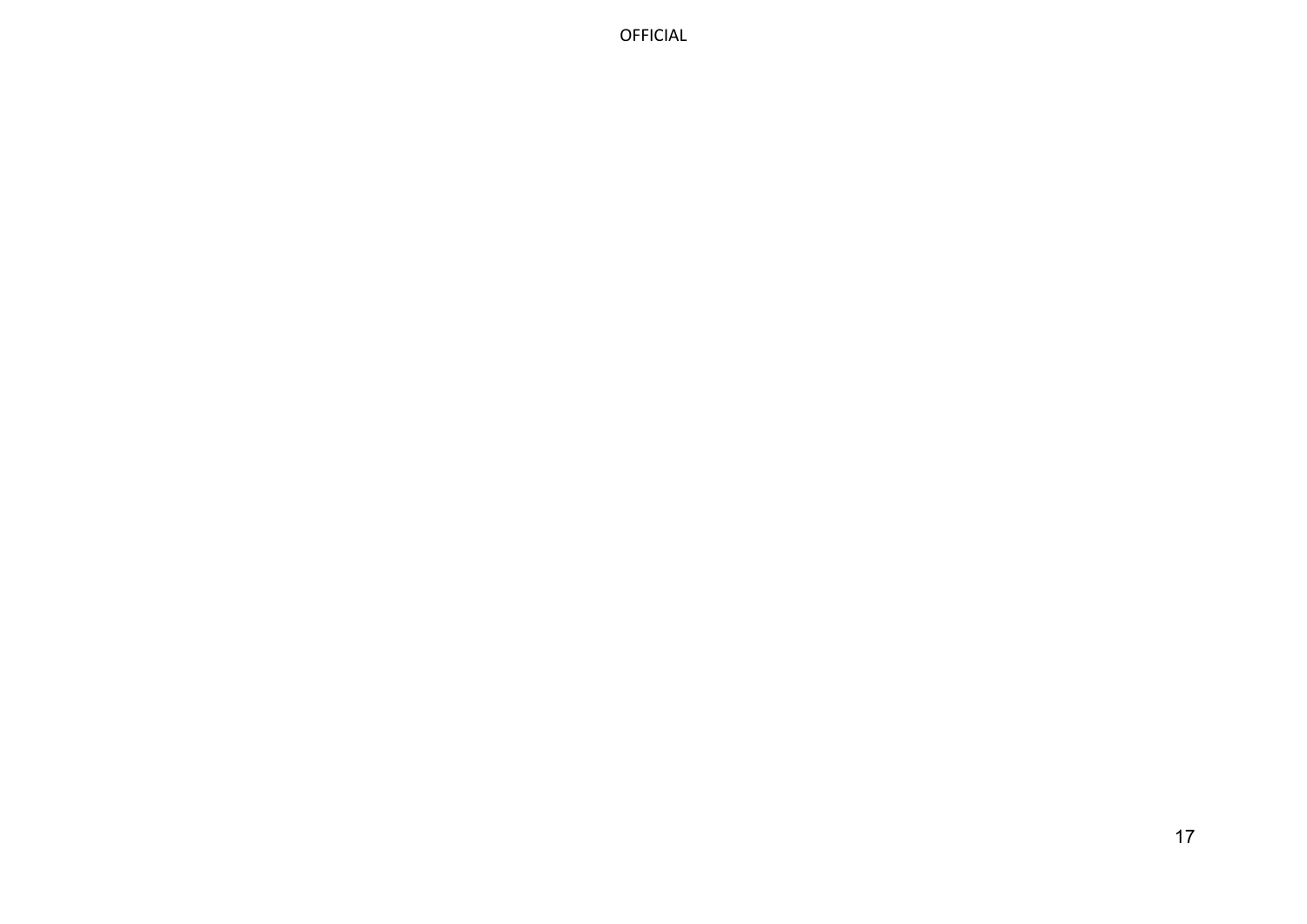#### Monitoring of the delivery of major projects and sites outlined in Core Strategies

The table below provides an update on the progress on major projects and sites. As can be seen from the status column, of the sites, the majority have planning permission and many are under construction. In particular, Broxtowe has seen its sites gain outline planning permission, whilst construction is underway at several sites in Gedling, Nottingham and Rushcliffe.

The following policies are covered by the monitoring of major projects and sites: Policy 2/3 Spatial Strategy Policy 5/NA Role of the City Centre Policy 6/6 Role of Town and Local Centres Policy 7/7 Regeneration Policy 15/15 Transport Infrastructure Priorities Policy 18/18 Infrastructure

| Local<br><b>Authority</b> | Site ref                                             | <b>Name</b>                                                     | <b>Status</b>                                                                                                                                                                                                             |
|---------------------------|------------------------------------------------------|-----------------------------------------------------------------|---------------------------------------------------------------------------------------------------------------------------------------------------------------------------------------------------------------------------|
| <b>Broxtowe</b>           | <b>ACS Policy 2</b>                                  | Boots & Severn Trent                                            | Outline planning permission granted 19/07/2021 (14/00515/OUT).                                                                                                                                                            |
|                           | Part 3)a)i and<br>Part $4a$ )                        | site in Broxtowe                                                | Reserved Matters (21/00672/REM) for 406 dwellings currently<br>pending consideration.                                                                                                                                     |
| <b>Broxtowe</b>           | <b>ACS Policy 2</b><br>Part 3)a)ii                   | Field Farm, North of<br>Stapleford (Broxtowe)                   | Outline planning permission granted for 450 homes<br>(11/00758/OUT). Reserved matters (15/00841/REM) for 118<br>dwellings granted and houses under construction on western part<br>of site.                               |
|                           |                                                      |                                                                 | Hybrid application comprising full application for 132 dwellings and<br>outline application for up to 200 dwellings (20/00116/FUL) granted<br>on eastern part of site (partly supersedes original outline<br>permission). |
| <b>Broxtowe</b>           | <b>ACS Policy 2</b><br>Part 3)a)iii and<br>Part 4 b) | Land in the vicinity of<br>the proposed HS2<br>station in Toton | Outline planning permission granted for up to 500 homes.<br>(12/00585/OUT). Supplementary Planning Document (Toton and<br>Chetwynd Barracks Strategic Masterplan) currently being<br>prepared.                            |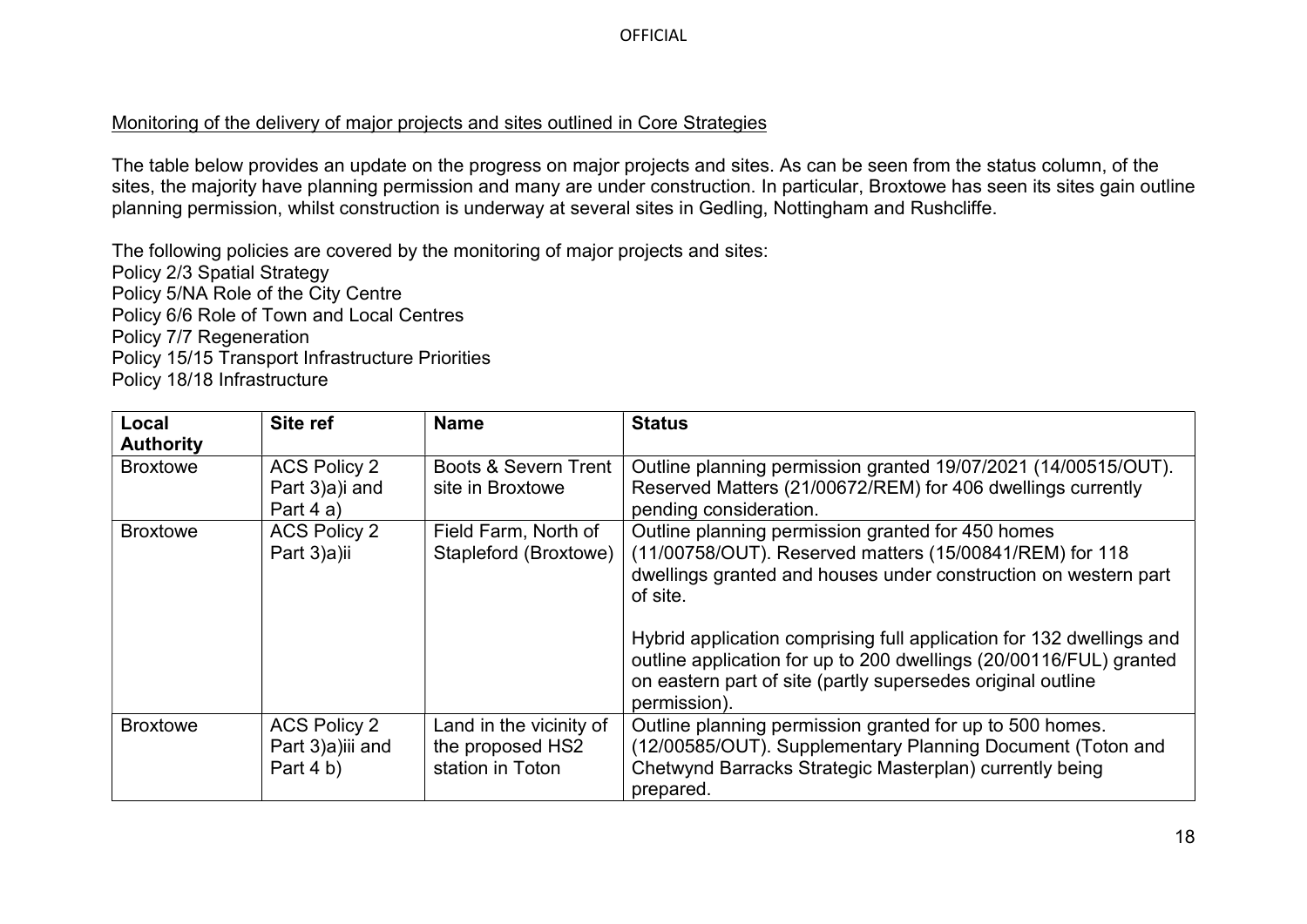| Local<br><b>Authority</b> | Site ref                                               | <b>Name</b>                   | <b>Status</b>                                                                                                                                                                                                                                                                                                                                                                                                                                                                                                                                                                                                                                                                                                                                                                                                                                                                                                                                                                                                                                                                                                                                                                                                                                                                                                    |
|---------------------------|--------------------------------------------------------|-------------------------------|------------------------------------------------------------------------------------------------------------------------------------------------------------------------------------------------------------------------------------------------------------------------------------------------------------------------------------------------------------------------------------------------------------------------------------------------------------------------------------------------------------------------------------------------------------------------------------------------------------------------------------------------------------------------------------------------------------------------------------------------------------------------------------------------------------------------------------------------------------------------------------------------------------------------------------------------------------------------------------------------------------------------------------------------------------------------------------------------------------------------------------------------------------------------------------------------------------------------------------------------------------------------------------------------------------------|
| Gedling                   | <b>ACS Policy 2</b><br>Part 3)b)i                      | North of Papplewick<br>Lane   | The site is currently under construction for 255 homes including the<br>additional 18 homes (2017/0201 and 2020/0258). As at 31 March<br>2022, 172 dwellings have been built.                                                                                                                                                                                                                                                                                                                                                                                                                                                                                                                                                                                                                                                                                                                                                                                                                                                                                                                                                                                                                                                                                                                                    |
| Gedling                   | <b>ACS Policy 2</b><br>Part 3)b)ii and<br>Part $4 c$ ) | Top Wighay Farm in<br>Gedling | Part of site for 38 homes (2014/0950) is built. Outline planning<br>permission for mixed-use development including 805 homes and<br>land for employment purposes (up to 49,500 m2) (2020/0050)<br>granted in March 2022.                                                                                                                                                                                                                                                                                                                                                                                                                                                                                                                                                                                                                                                                                                                                                                                                                                                                                                                                                                                                                                                                                         |
| Gedling                   | <b>ACS Policy 2</b><br>Part 3)a) iv and<br>Part 4 d)   | <b>Teal Close in Gedling</b>  | Outline planning permission for residential development,<br>employment uses and other uses (2013/0546). First housing phase<br>of 199 homes is currently under construction (2017/0800). Second<br>housing phase of 353 dwellings is also currently under construction<br>(2019/0152). Reserved matters application for the third and final<br>housing phase of 277 dwellings pending consideration<br>(2019/0560). As at 31 March 2022, 228 dwellings have been built.<br>184 dwellings on phase 1 with 15 plots remaining and 44 dwellings<br>on phase 2 have been built. A residential care home (66-bed) built<br>in March 2021 (2019/1191). Reserved matters in relation to<br>appearance, landscaping, layout and scale of the trade park and<br>unit 1 of the employment area was granted in November 2019<br>(2019/0614). Reserved matters in relation to appearance,<br>landscaping, layout and scale for the development of the six<br>employment units granted in June 2021 (2019/0615). Full<br>permission for a retail store granted in May 2021 (2020/1292).<br>Reserved matters in relation to access, appearance, landscaping,<br>layout and scale of the local centre comprising of public house,<br>commercial/retail terrace and children's day nursery pending<br>consideration (2019/0613). |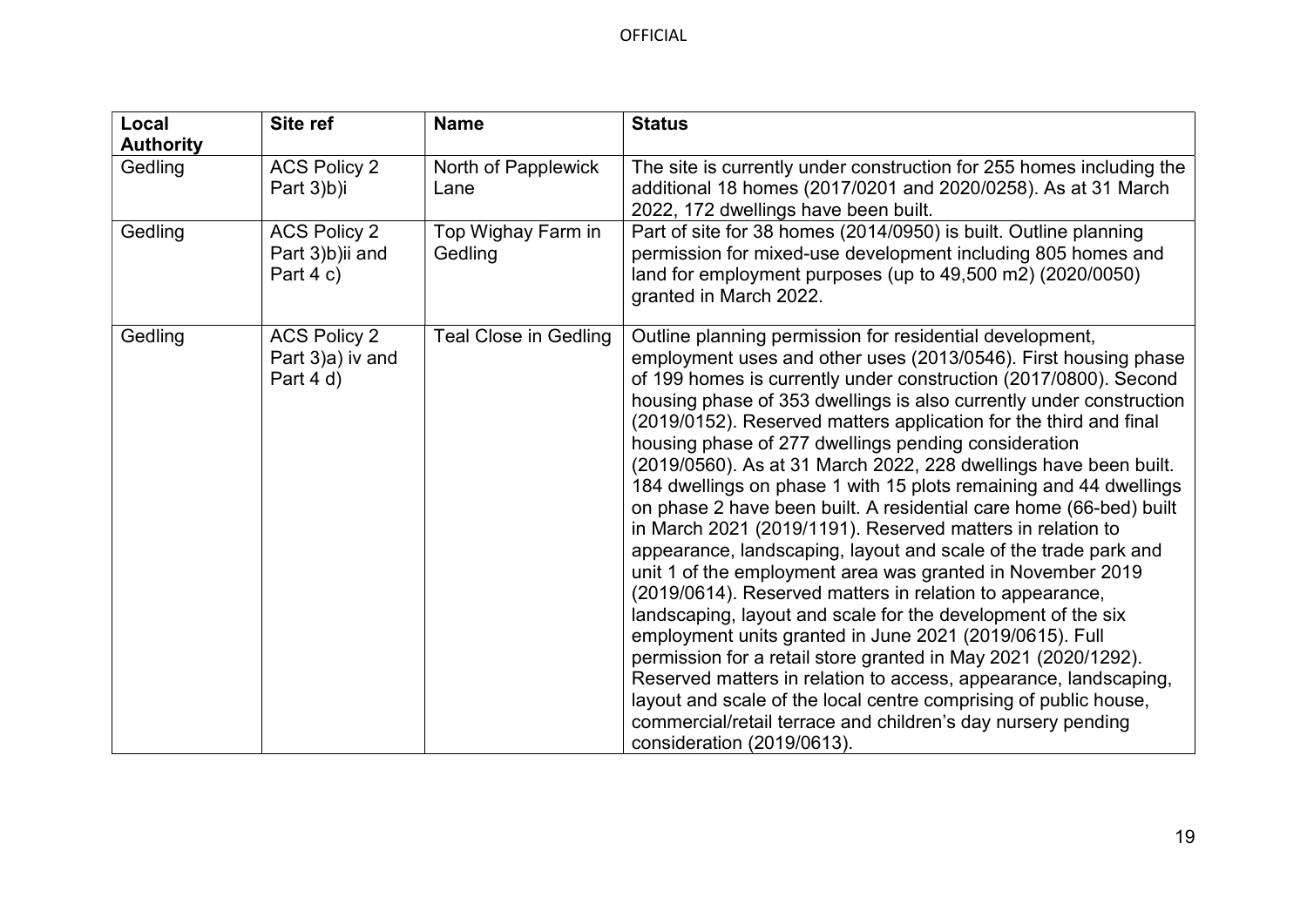| Local             | Site ref                                               | <b>Name</b>                                                    | <b>Status</b>                                                                                                                                                                                                                                                                                                                                                                                                                                                                                                                                                                                                                                            |
|-------------------|--------------------------------------------------------|----------------------------------------------------------------|----------------------------------------------------------------------------------------------------------------------------------------------------------------------------------------------------------------------------------------------------------------------------------------------------------------------------------------------------------------------------------------------------------------------------------------------------------------------------------------------------------------------------------------------------------------------------------------------------------------------------------------------------------|
| <b>Authority</b>  |                                                        |                                                                |                                                                                                                                                                                                                                                                                                                                                                                                                                                                                                                                                                                                                                                          |
| Gedling           | <b>ACS Policy 2</b><br>Part 3)a) v and<br>Part $4e$ )  | <b>Gedling Colliery</b><br>Chase Farm in<br>Gedling            | Site is currently under construction for phase 1 (506 homes)<br>(2015/1376). Reserved matters for the second and final housing<br>phase of 433 dwellings (2021/1294) granted in March 2022. As at<br>31 March 2022, 340 dwellings have been built. Full planning<br>application for 24 dwellings on part of the site not covered by<br>2021/1294 was submitted in February 2022 and pending<br>consideration (2022/0200). The Gedling Access Road (now<br>Colliery Way) opened to traffic on 22 March 2022. . Outline<br>planning permission for a mix of employment units, pub/restaurant<br>and a drive through unit (2017/1571) granted in July 2020. |
| Nottingham        | <b>ACS Policy 2</b><br>Part 3)a) vi and<br>Part 4 f)   | Boots Site in<br>Nottingham City                               | Grant conditional Outline Planning Permission 19/7/21<br>14/02038/POUT for mixed-use development comprising: up to<br>82,000sqm of employment, 675 residential units (230 in<br>Nottingham), non-residential institutions and up to 2,500sqm retail<br>& food/drink. Reserved Matters (21/01729/PRES4) for 216 units<br>pending consideration.                                                                                                                                                                                                                                                                                                           |
| Nottingham        | <b>ACS Policy 2</b><br>Part $4 g$ )                    | Southside<br>Regeneration Zone in<br>Nottingham City           | Many sites permitted, under construction or developed.                                                                                                                                                                                                                                                                                                                                                                                                                                                                                                                                                                                                   |
| Nottingham        | <b>ACS Policy 2</b><br>Part $4 h$ )                    | Eastside<br>Regeneration Zone in<br>Nottingham City            | Many sites permitted, under construction or developed.                                                                                                                                                                                                                                                                                                                                                                                                                                                                                                                                                                                                   |
| Nottingham        | <b>ACS Policy 2</b><br>Part 3)a) viii and<br>Part 4 i) | Eastcroft Area of the<br>Waterside<br><b>Regeneration Zone</b> | Extension and refurbishment of the Eastcroft EFW facility including<br>the addition of a third line with new boiler and grate granted<br>22/1/16.                                                                                                                                                                                                                                                                                                                                                                                                                                                                                                        |
| Nottingham        | <b>ACS Policy 2</b><br>Part 3)a) vii                   | <b>Stanton Tip</b>                                             | Environmental Impact Screening Opinion decided on 24/1/13 that<br><b>Environmental Assessment Required.</b>                                                                                                                                                                                                                                                                                                                                                                                                                                                                                                                                              |
| <b>Rushcliffe</b> | Policy 20                                              | <b>Melton Road</b><br>Edwalton                                 | 750 dwellings predicted to be delivered 31 March 2021. 721<br>dwellings delivered by 31 March 2021                                                                                                                                                                                                                                                                                                                                                                                                                                                                                                                                                       |